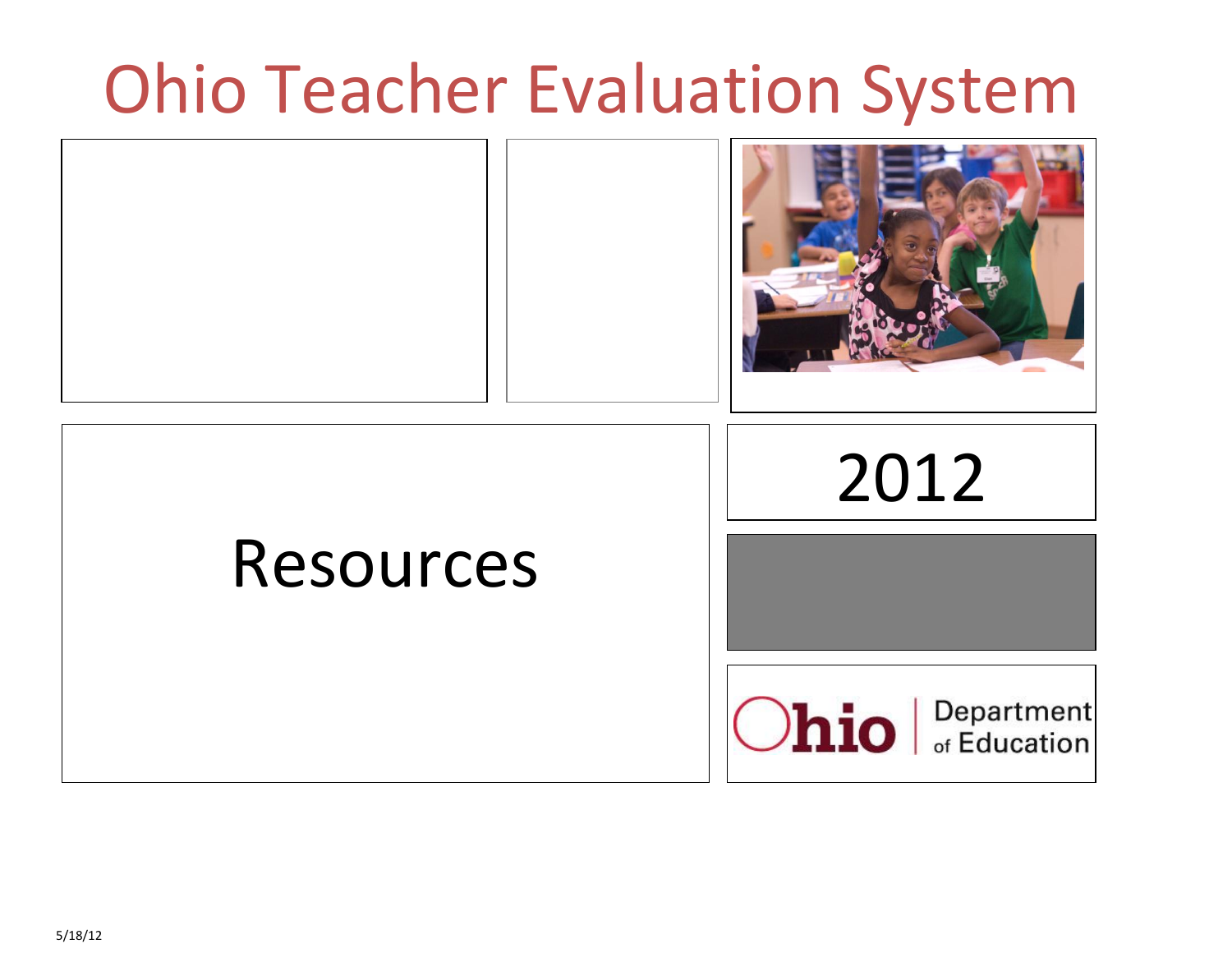## **RESOURCES**

Self-Assessment

Professional Growth and Improvement Plans

Pre- and Post- Conference Sample Questions

Performance Rubric: Record of Evidence

Conducting a Walkthrough / Informal Observation

Post Conference Planning

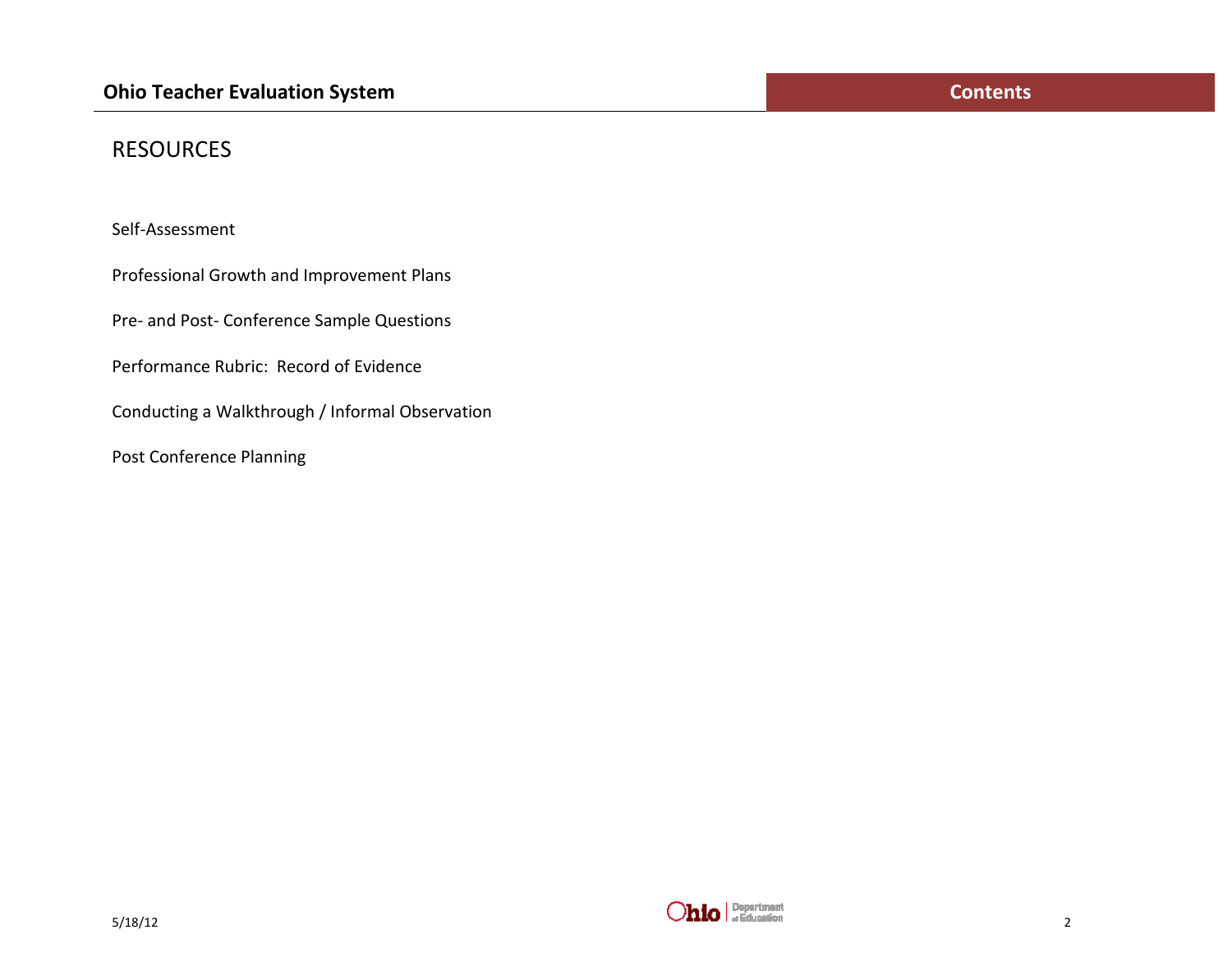## **Ohio Teacher Evaluation System Self-Assessment** Self-Assessment

## **Self-Assessment Summary Tool**

**Directions**: Teachers should record evidence to indicate strengths and areas for growth for each standard. Then, look across all of the standards holistically and identify two priorities for the upcoming year. Note these two priorities with check marks in the far-right column.

| in the farmight column.                         | <b>Standard</b>                                                                                                                                                                                                                                                                                                                                                                                                                                                                                            | <b>Strengths</b> | <b>Areas for Growth</b> | <b>Priorities (Check 2)</b> |
|-------------------------------------------------|------------------------------------------------------------------------------------------------------------------------------------------------------------------------------------------------------------------------------------------------------------------------------------------------------------------------------------------------------------------------------------------------------------------------------------------------------------------------------------------------------------|------------------|-------------------------|-----------------------------|
| Standard 1:<br>Students                         | • Knowledge of how students learn and of student development<br>• Understanding of what students know and are able to do<br>• High expectations for all students<br>• Respect for all students<br>• Identification, instruction and intervention for special populations                                                                                                                                                                                                                                   |                  |                         |                             |
| Standard 2<br>Content                           | • Knowledge of content<br>• Use of content- specific instructional strategies to teach concepts and skills<br>• Knowledge of school and district curriculum priorities and Ohio academic content standards<br>Relationship of knowledge within the discipline to other content areas<br>• Connection of content to life experiences and career opportunities                                                                                                                                               |                  |                         |                             |
| Standard 3:<br>Assessment                       | • Knowledge of assessment types<br>• Use of varied diagnostic, formative and summative assessments<br>Analysis of data to monitor student progress and to plan, differentiate, and modify instruction<br>• Communication of results<br>• Inclusion of student self-assessment and goal-setting                                                                                                                                                                                                             |                  |                         |                             |
| Standard 4:<br>Instruction                      | • Alignment to school and district priorities and Ohio academic content standards<br>• Use of student information to plan and deliver instruction<br>Communication of clear learning goals<br>٠<br>Application of knowledge of how students learn to instructional design and delivery<br>$\bullet$<br>• Differentiation of instruction to support learning needs of all students<br>• Use of activities to promote independence and problem-solving<br>• Use of varied resources to support learner needs |                  |                         |                             |
| Environment<br>Standard 5:<br>Learning          | • Fair and equitable treatment of all students<br>• Creation of a safe learning environment<br>• Use of strategies to motivate students to work productively and assume responsibility for learning<br>• Creation of learning situations for independent and collaborative work<br>• Maintenance an environment that is conducive to learning for all students                                                                                                                                             |                  |                         |                             |
| Standard 6:<br>Collaboration &<br>Communication | • Clear and effective communication<br>• Shared responsibility with parents/caregivers to support student learning<br>Collaboration with other teachers, administrators, school and district staff<br>٠<br>• Collaboration with local community agencies                                                                                                                                                                                                                                                   |                  |                         |                             |



Name

Date and the contract of the contract of the contract of the contract of the contract of the contract of the contract of the contract of the contract of the contract of the contract of the contract of the contract of the c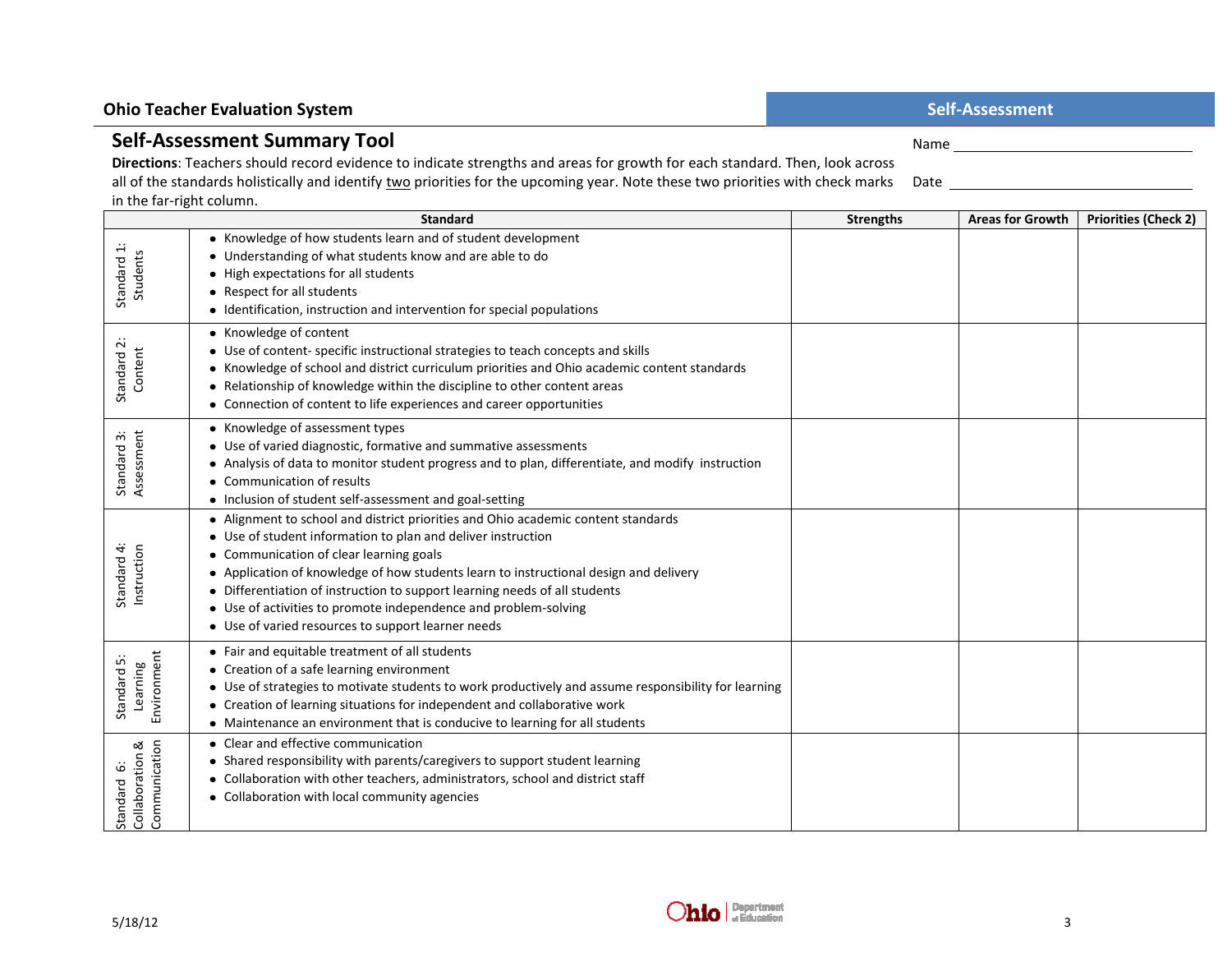|                    | <b>Standard</b>                                                                                                                                                                                                                                                   | <b>Strengths</b> | <b>Areas for Growth</b> | <b>Priorities (Check 2)</b> |
|--------------------|-------------------------------------------------------------------------------------------------------------------------------------------------------------------------------------------------------------------------------------------------------------------|------------------|-------------------------|-----------------------------|
| 三<br>ssic<br>೫ ೬ ๕ | Understanding of and adherence to professional ethics, policies and legal codes<br>Engagement in continuous, purposeful professional development<br>Desire to serve as an agent of change, seeking positive impact on teaching quality and student<br>achievement |                  |                         |                             |

## **Ohio Teacher Evaluation System <b>Professional Growth Plan**

## **Professional Growth Plan**

As a result of the evaluation process, teachers and evaluators should focus on accelerating and continuing teacher growth through professional development. Professional development should be individualized to the needs of the teacher, and specifically relate to his/her areas of refinement as identified in the teachers' evaluation. The evaluator should recommend professional development opportunities, and support the teacher by providing resources (e.g., time, financial).

**Self-Directed**

**Collaborative Teacher** Teacher **Teacher Teacher Teacher Teacher Teacher Teacher Teacher Teacher Teacher Teacher Teacher Teacher Teacher Teacher Teacher Teacher Teacher Teacher Teacher** 

| <b>Annual Focus</b>                                                            | Date      | <b>Areas for Professional Growth</b>                           |
|--------------------------------------------------------------------------------|-----------|----------------------------------------------------------------|
| These are addressed by the evaluator as appropriate for this teacher.          | Record    | supports needed, resources, professional development           |
|                                                                                | dates     |                                                                |
|                                                                                | when      | Comments during conference with teacher and evaluator are made |
|                                                                                | discussed | appropriate to the needs of the teacher.                       |
| Goal 1: Student Achievement/Outcomes for Students                              |           |                                                                |
| Goal Statement:                                                                |           |                                                                |
|                                                                                |           |                                                                |
| <b>Evidence Indicators:</b>                                                    |           |                                                                |
|                                                                                |           |                                                                |
|                                                                                |           |                                                                |
|                                                                                |           |                                                                |
|                                                                                |           |                                                                |
|                                                                                |           |                                                                |
| Goal 2 : Teacher Performance on the Ohio Standards for the Teaching Profession |           |                                                                |
| Goal Statement:                                                                |           |                                                                |
|                                                                                |           |                                                                |
| <b>Evidence Indicators:</b>                                                    |           |                                                                |
|                                                                                |           |                                                                |
|                                                                                |           |                                                                |
|                                                                                |           |                                                                |
|                                                                                |           |                                                                |

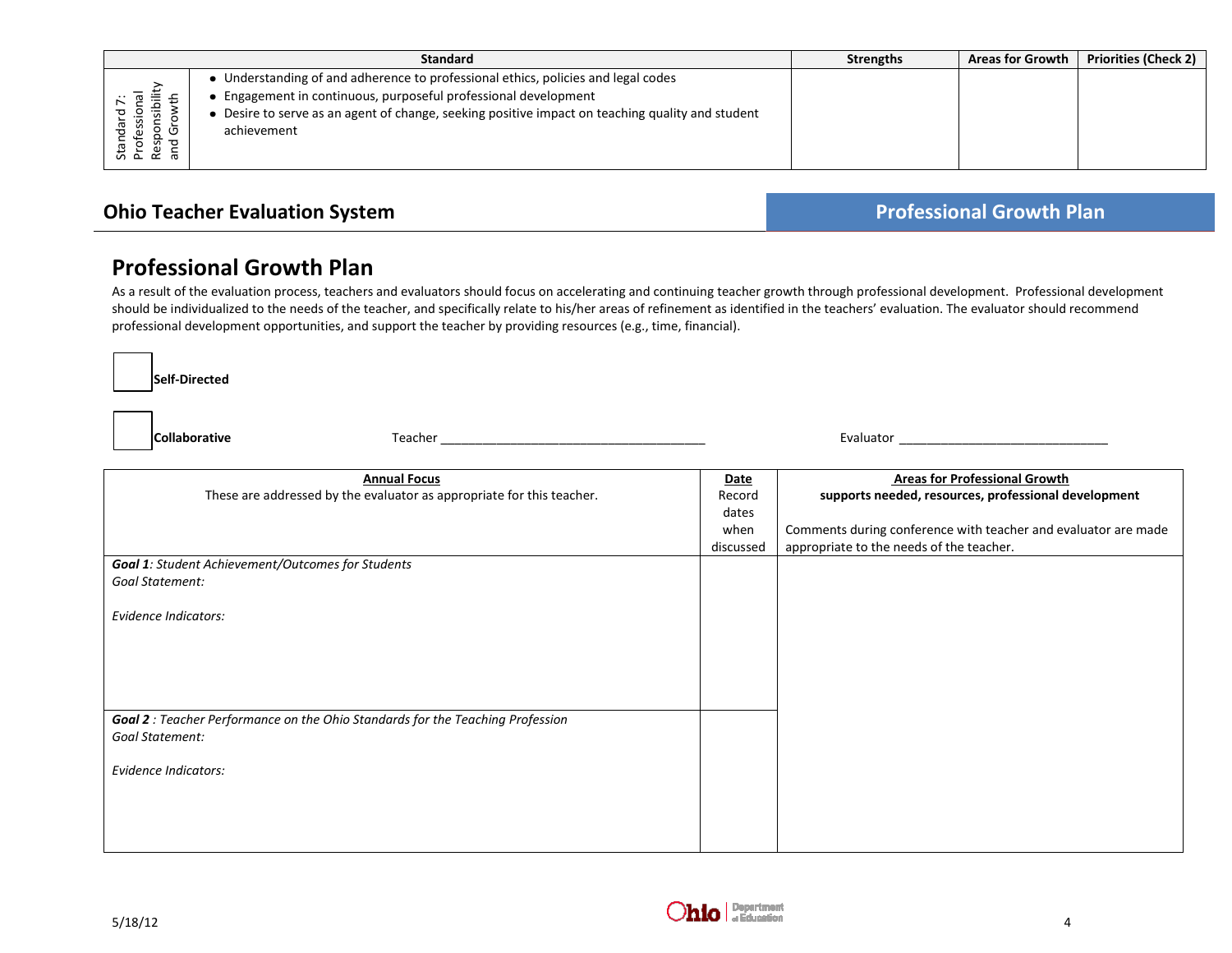| <b>Evaluator Signature</b> | Date | Teacher Signature | Date |
|----------------------------|------|-------------------|------|

*The signatures above verify that the teacher and evaluator have discussed and agreed upon this Professional Growth Plan.*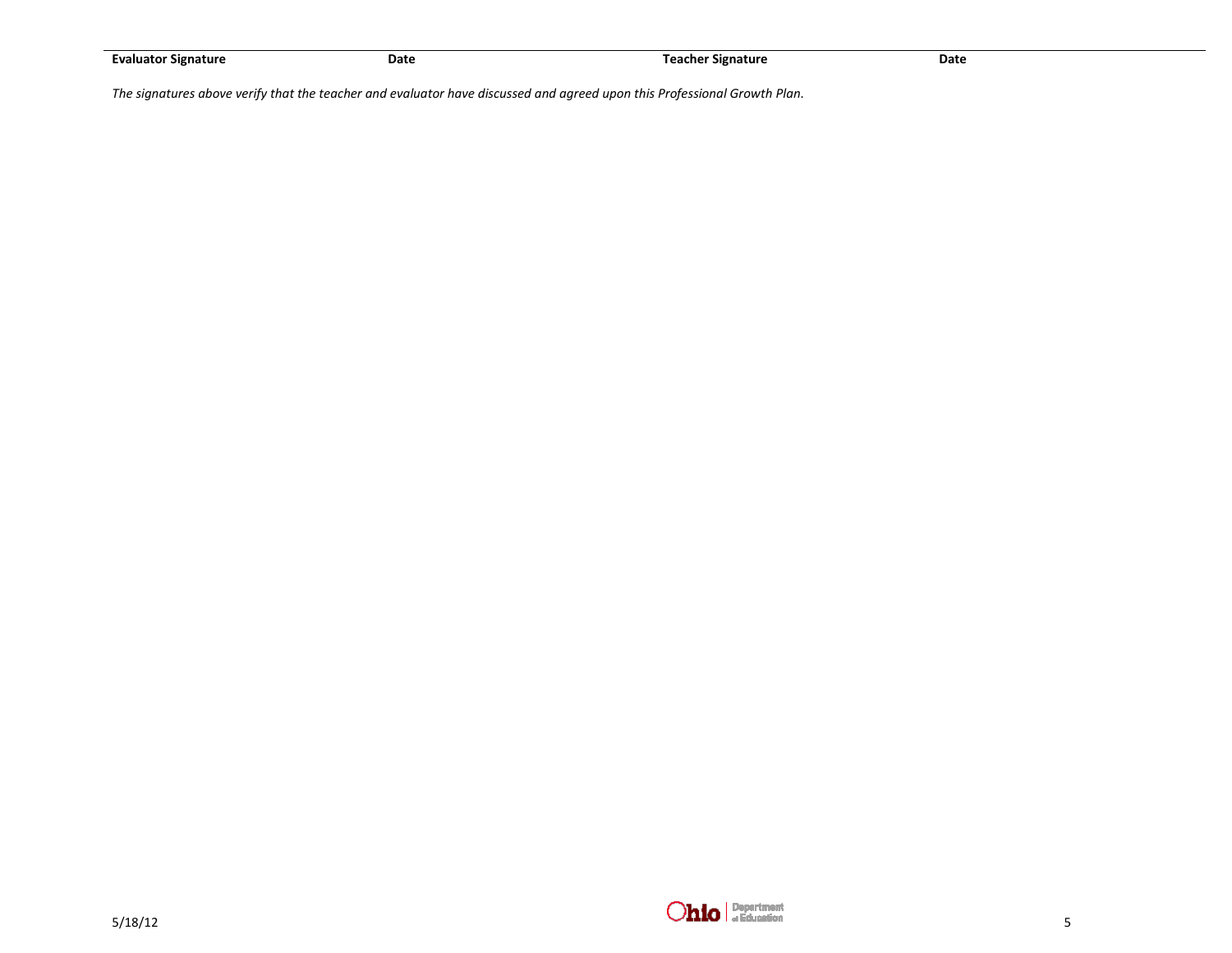## **Improvement Plan**

| Teacher Name: |           | Grade Level/ Subject:                |
|---------------|-----------|--------------------------------------|
|               |           |                                      |
| School year:  | Building: | Date of Improvement Plan Conference: |

Written improvement plans are to be developed in the circumstances when an educator makes below expected academic growth with his/ her students AND/OR receives an overall ineffective rating or an ineffective rating on any of the components of the OTES system. The purpose of the improvement plan is to identify specific deficiencies in performance and foster growth through professional development and targeted support. If corrective actions are not made within the time as specified in the improvement plan, a recommendation may be made for dismissal or to continue on the plan.

**Section 1: Improvement Statement** - List specific areas for improvement as related to the *Ohio Standards for the Teaching Profession*. Attach documentation.

| Performance Standard(s) Addressed in this Plan | Date(s) Improvement Area or Concern Observed | Specific Statement of the Concern: Areas of Improvement |
|------------------------------------------------|----------------------------------------------|---------------------------------------------------------|
|                                                |                                              |                                                         |
|                                                |                                              |                                                         |
|                                                |                                              |                                                         |
|                                                |                                              |                                                         |
|                                                |                                              |                                                         |
|                                                |                                              |                                                         |

#### **Section 2: Desired Level of Performance** – List specific measurable goals to improve performance. Indicate what will be measured for each goal.

| <b>Ending Date</b> | Level of Performance                                   |
|--------------------|--------------------------------------------------------|
|                    | Specifically Describe Successful Improvement Target(s) |
|                    |                                                        |
|                    |                                                        |
|                    |                                                        |
|                    |                                                        |
|                    |                                                        |
|                    |                                                        |
|                    |                                                        |

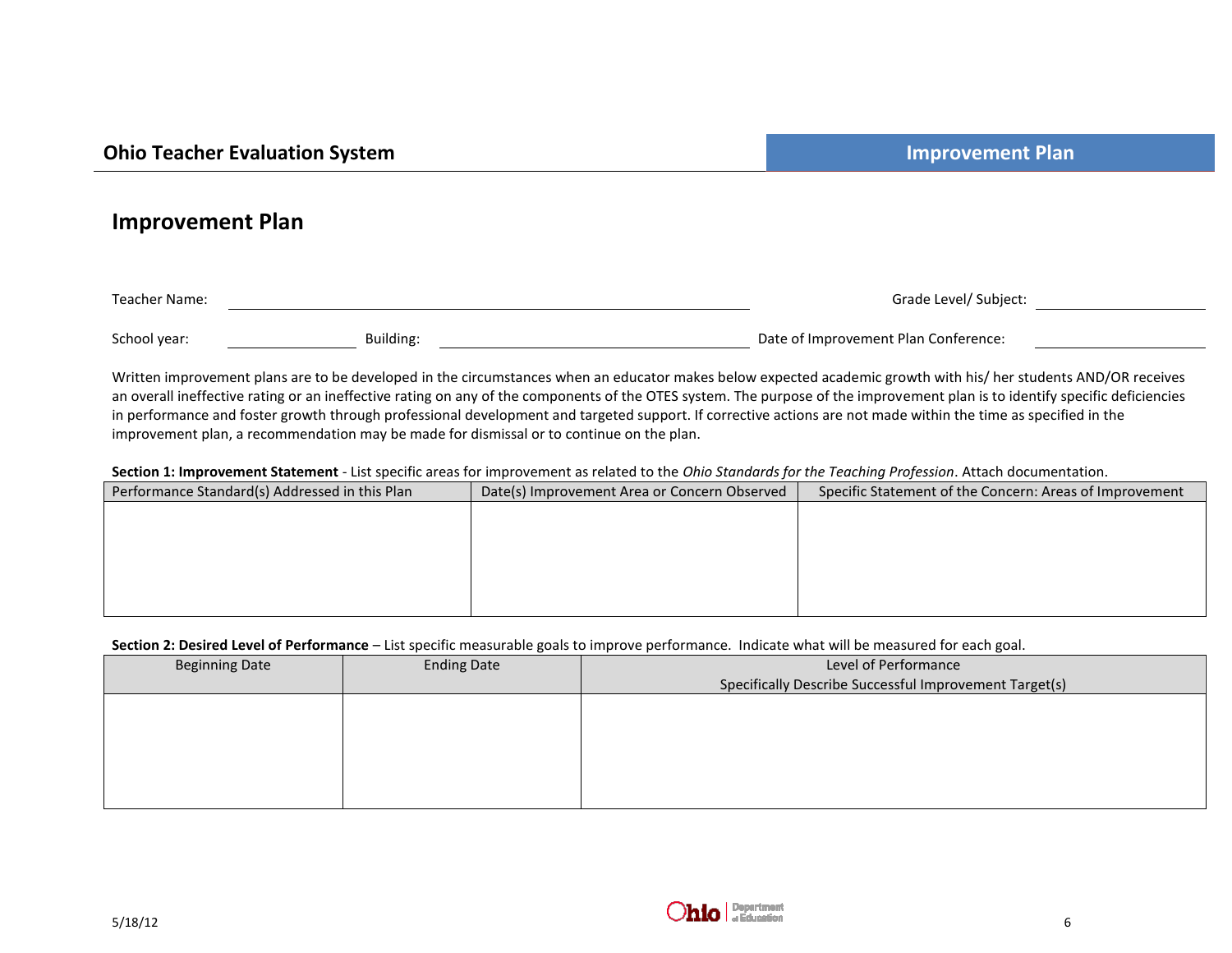## **Improvement Plan (continued)**

### **Section 3: Specific Plan of Action**

Describe in detail specific plans of action that must be taken by the teacher to improve his/her performance. Indicate the sources of evidence that will be used to document the completion of the improvement plan.

| Actions to be Taken | Sources of Evidence that Will Be Examined |
|---------------------|-------------------------------------------|
|                     |                                           |
|                     |                                           |
|                     |                                           |
|                     |                                           |
|                     |                                           |
|                     |                                           |

#### **Section 4: Assistance and Professional Development**

Describe in detail specific supports that will be provided as well as opportunities for professional development.

| Date for this Improvement Plan to Be Evaluated: |       |  |  |  |
|-------------------------------------------------|-------|--|--|--|
|                                                 |       |  |  |  |
| Teacher's Signature:                            | Date: |  |  |  |

Evaluator's Signature: Date:

*The evaluator's signature on this form verifies that the proper procedures as detailed in the local contract have been followed.*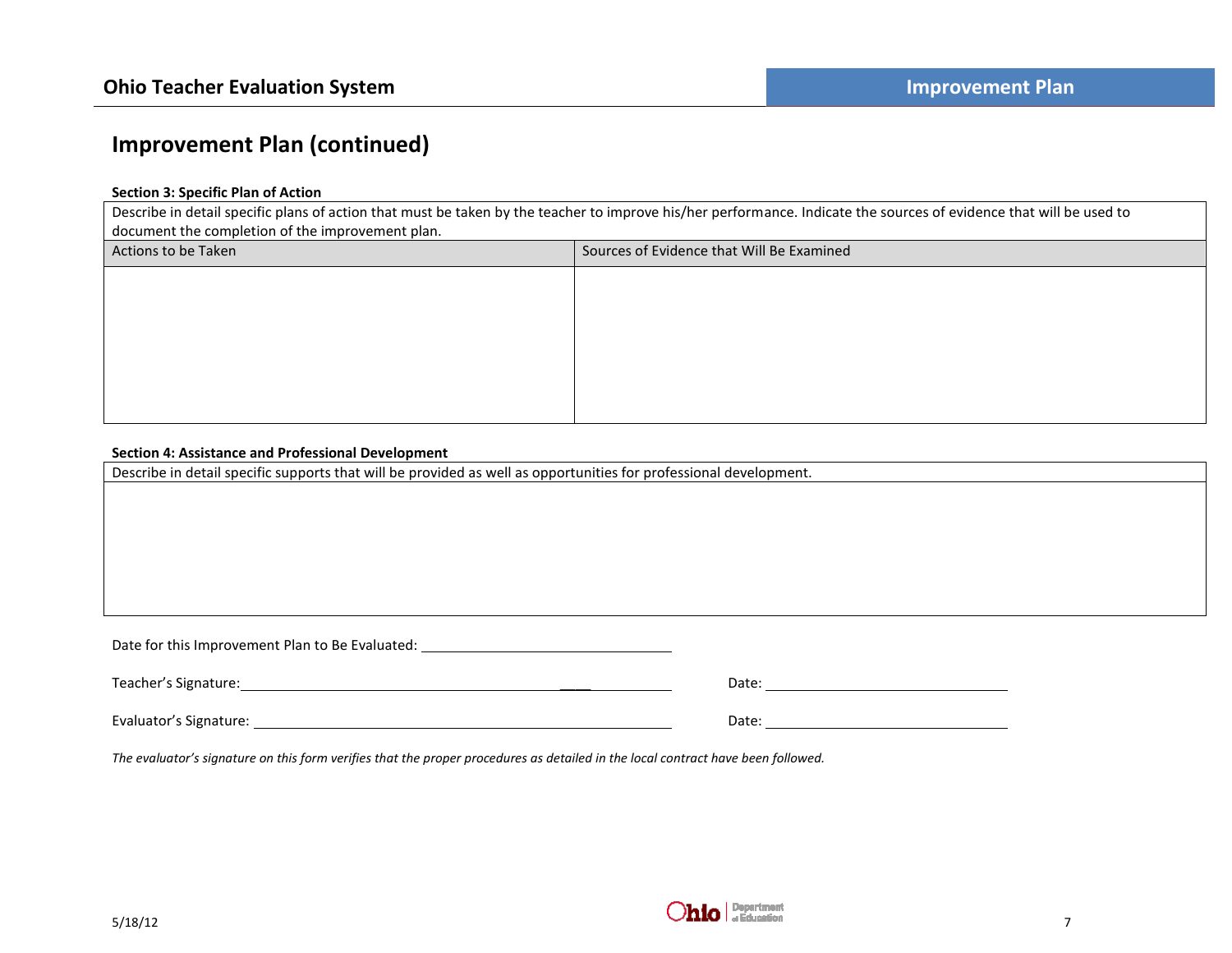| Teacher Name:                      |                                                          | Grade Level/ Subject: William Science Science Science Science Science Science Science Science Science Science                                                                                                                        |
|------------------------------------|----------------------------------------------------------|--------------------------------------------------------------------------------------------------------------------------------------------------------------------------------------------------------------------------------------|
| School year:                       | Building:                                                | <u> 1989 - Johann Barn, fransk politik (</u><br>Date of Evaluation:                                                                                                                                                                  |
|                                    |                                                          | The improvement plan will be evaluated at the end of the time specified in the plan. Outcomes from the improvement plan demonstrate the following action to be taken;                                                                |
|                                    |                                                          | Improvement is demonstrated and performance standards are met to a satisfactory level of performance*                                                                                                                                |
|                                    | The Improvement Plan should continue for time specified: | <u> 1980 - Andrea Andrew Maria (h. 1980).</u>                                                                                                                                                                                        |
|                                    | Dismissal is recommended.                                |                                                                                                                                                                                                                                      |
|                                    |                                                          | Comments: Provide justification for recommendation indicated above and attach evidence to support recommended course of action.                                                                                                      |
|                                    |                                                          |                                                                                                                                                                                                                                      |
| that I agree with this evaluation. |                                                          | I have reviewed this evaluation and discussed it with my evaluator. My signature indicates that I have been advised of my performance status; it does not necessarily imply                                                          |
|                                    |                                                          | Date: <u>and the second contract of the second contract of the second contract of the second contract of the second contract of the second contract of the second contract of the second contract of the second contract of the </u> |
| Evaluator's Signature:             |                                                          | Date:                                                                                                                                                                                                                                |

\*The acceptable level of performance varies depending on the teacher's years of experience. Teachers in residency—specifically in Years 1 through 4—are expected to perform at the Developing level or above. Experienced teachers—with five or more years of experience—are expected to meet the Proficient level or above.

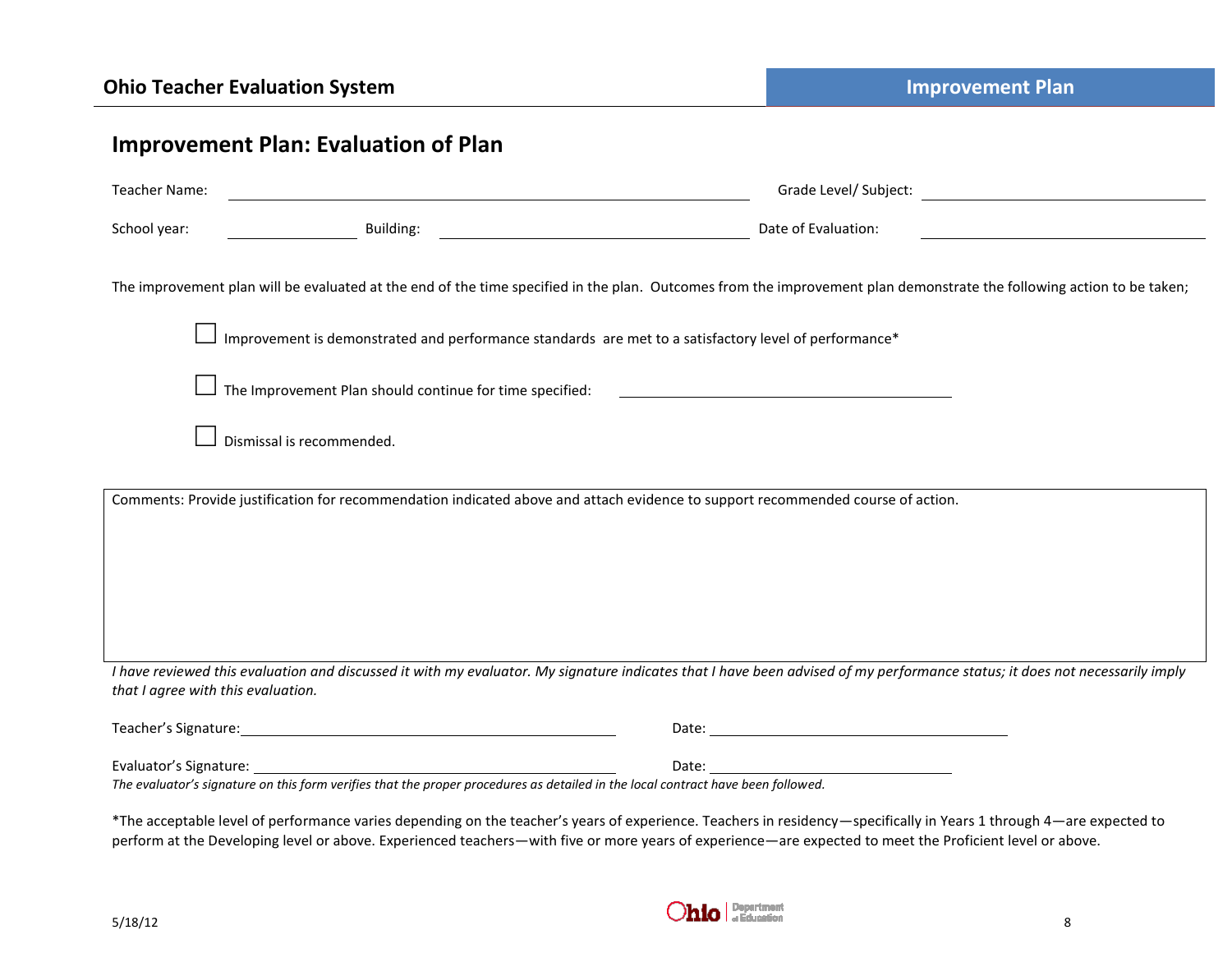## **Pre-Observation Planning and Lesson Reflection Resource Questions**

The questions provided are intended to guide thinking and conversation; every question may not be answered or relevant for every observation.

#### **INSTRUCTIONAL PLANNING**

#### **FOCUS (Standard 4: Instruction**)

- What is the focus for the lesson?
- What content will students know/understand? What skills will they demonstrate?
- What standards are addressed in the planned instruction?  $\bullet$
- Why is this learning important?  $\bullet$

#### **ASSESSMENT DATA (Standard 3: Assessment**)

- What assessment data was examined to inform this lesson planning?
- What does pre-assessment data indicate about student learning needs?  $\bullet$

#### **PRIOR CONTENT KNOWLEDGE/ SEQUENCE/CONNECTIONS**

#### **(Standard 1: Students** / **Standard 2: Content / Standard 4: Instruction)**

- $\bullet$ What prior knowledge do students need?
- What are the connections to previous and future learning?
- How does this lesson connect to students' real-life experiences and/or possible  $\bullet$ careers?
- How does it connect to other disciplines?  $\bullet$

#### **KNOWLEDGE OF STUDENTS (Standard 1: Students)**

- What should the evaluator know about the student population? (See *Data Measures Inventory for the Classroom*)
- How is this a developmentally appropriate learning activity?

#### **INSTRUCTION AND ASSESSMENT**

#### **LESSON DELIVERY (Standard 2: Content / Standard 4: Instruction**)

- How will the goals for learning be communicated to students?
- What instructional strategies and methods will be used to engage students and promote independent learning and problem solving?
- What strategies will be used to make sure all students achieve lesson goals?
- How will content-specific concepts, assumptions, and skills be taught?

#### **DIFFERENTIATION (Standard 1: Students / Standard 4: Instruction**)

- How will the instructional strategies address all students' learning needs?
- How will the lesson engage and challenge students of all levels?  $\bullet$
- How will developmental gaps be addressed?  $\bullet$

#### **RESOURCES (Standard 2: Content / Standard 4: Instruction**)

- What resources/materials will be used in instruction?  $\bullet$
- $\bullet$ How will technology be integrated into lesson delivery?

#### **CLASSROOM ENVIRONMENT**

#### **(Standard 1: Students / Standard 5: Learning Environment**)

- How will the environment support all students?
- $\bullet$ How will different grouping strategies be used?
- $\bullet$ How will safety in the classroom be ensured?
- How will respect for all be modeled and taught?  $\bullet$

#### **ASSESSMENT OF STUDENT LEARNING**

#### **(Standard 3: Assessment)**

- How will you check for understanding during the lesson?  $\bullet$
- What specific products or demonstrations will assess student learning / achievement of goals for instruction?
- $\bullet$ How will you ensure that students understand how they are doing and support students' self-assessment?
- How will you use assessment data to inform your next steps?  $\bullet$

## **PROFESSIONAL RESPONSIBILITIES**

#### **COLLABORATION AND COMMUNICATION (Standard 6)**  $\bullet$

- How do you cooperate with colleagues?
- How do you work with others when there is a problem?
- What is your communication style with students? With families? With colleagues?  $\bullet$
- In what ways do you seek the perspectives of others? Give an example.  $\bullet$

#### **PROFESSIONAL RESPONSIBILITY AND GROWTH (Standard 7)**

- How do you apply knowledge gained from other experiences into your teaching?
- Discuss ways you reflect and analyze your teaching.  $\bullet$
- What are some proactive ways you further your own professional growth? $\bullet$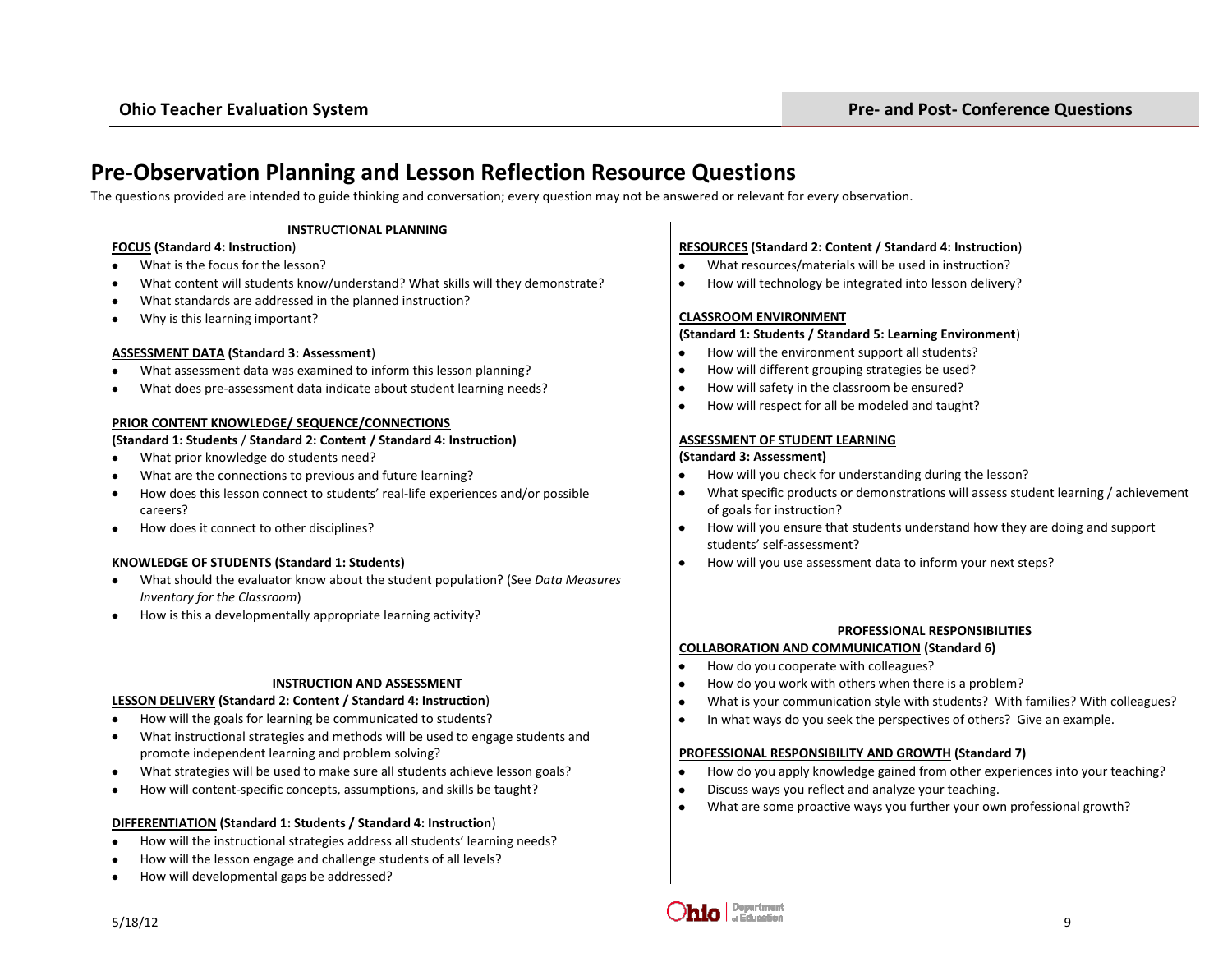## **Teacher Performance Evaluation Rubric**

The *Teacher Performance Evaluation Rubric* is intended to be scored holistically. This means that evaluators will assess which level provides the best *overall* description of the teacher. The scoring process is expected to occur upon completion of each thirty (30) minute observation and post-conference. The evaluator is to consider evidence gathered during the pre-observation conference, the observation, the post-observation conference, and classroom walkthroughs (if applicable). When completing the performance rubric, please note that evaluators are not expected to gather evidence on all indicators for each observation cycle. Likewise, teachers should not be required to submit additional pieces of evidence to address all indicators. The professionalism section of the rubric may use evidence collected during the pre-observation and post-observation conferences as well as information from the Professional Growth and/or Improvement Plan (if applicable).

|                        | <b>INSTRUCTIONAL PLANNING</b>                                                                    |                                                                                                                                                                                                                                      |                                                                                                                                                                                                                                                                                                                                                                                                                                |                                                                                                                                                                                                                                                                                                                                                                                                                                                                            |                                                                                                                                                                                                                                                                                                                                                                                                                                                                                         |  |
|------------------------|--------------------------------------------------------------------------------------------------|--------------------------------------------------------------------------------------------------------------------------------------------------------------------------------------------------------------------------------------|--------------------------------------------------------------------------------------------------------------------------------------------------------------------------------------------------------------------------------------------------------------------------------------------------------------------------------------------------------------------------------------------------------------------------------|----------------------------------------------------------------------------------------------------------------------------------------------------------------------------------------------------------------------------------------------------------------------------------------------------------------------------------------------------------------------------------------------------------------------------------------------------------------------------|-----------------------------------------------------------------------------------------------------------------------------------------------------------------------------------------------------------------------------------------------------------------------------------------------------------------------------------------------------------------------------------------------------------------------------------------------------------------------------------------|--|
|                        |                                                                                                  | <b>Ineffective</b>                                                                                                                                                                                                                   | Developing                                                                                                                                                                                                                                                                                                                                                                                                                     | Proficient                                                                                                                                                                                                                                                                                                                                                                                                                                                                 | Accomplished                                                                                                                                                                                                                                                                                                                                                                                                                                                                            |  |
| INSTRUCTIONAL PLANNING | <b>FOCUS FOR LEARNING</b><br>(Standard 4: Instruction)<br>Sources of Evidence:<br>Pre-Conference | The teacher does not demonstrate a clear<br>focus for student learning. Learning<br>objectives are too general to guide lesson<br>planning and are inappropriate for the<br>students, and/or do not reference the Ohio<br>standards. | The teacher communicates a focus for<br>student learning, develops learning<br>objectives that are appropriate for<br>students and reference the Ohio standards<br>but do not include measureable goals.                                                                                                                                                                                                                       | The teacher demonstrates a focus for<br>student learning, with appropriate<br>learning objectives that include<br>measurable goal(s) for student learning<br>aligned with the Ohio standards. The<br>teacher demonstrates the importance of<br>the goal and its appropriateness for<br>students.                                                                                                                                                                           | The teacher establishes challenging and<br>measurable goal(s) for student learning<br>that aligns with the Ohio standards and<br>reflect a range of student learner needs.<br>The teacher demonstrates how the goal(s)<br>fit into the broader unit, course, and<br>school goals for content learning and skills.                                                                                                                                                                       |  |
|                        | Evidence                                                                                         |                                                                                                                                                                                                                                      |                                                                                                                                                                                                                                                                                                                                                                                                                                |                                                                                                                                                                                                                                                                                                                                                                                                                                                                            |                                                                                                                                                                                                                                                                                                                                                                                                                                                                                         |  |
|                        | <b>ASSESSMENT DATA</b><br>(Standard 3: Assessment)<br>Sources of Evidence:<br>Pre-Conference     | The teacher does not plan for the<br>assessment of student learning or does not<br>analyze student learning data to inform<br>lesson plans.<br>The teacher does not use or only uses one<br>measure of student performance.          | The teacher explains the characteristics,<br>uses, and limitations of various diagnostic,<br>formative, and summative assessments<br>but does not consistently incorporate this<br>knowledge into lesson planning.<br>The teacher uses more than one measure<br>of student performance but does not<br>appropriately vary assessment approaches,<br>or the teacher may have difficulty<br>analyzing data to effectively inform | The teacher demonstrates an<br>understanding that assessment is a means<br>of evaluating and supporting student<br>learning through effectively incorporating<br>diagnostic, formative, and/or summative<br>assessments into lesson planning.<br>The teacher employs a variety of formal<br>and informal assessment techniques to<br>collect evidence of students' knowledge<br>and skills and analyzes data to effectively<br>inform instructional planning and delivery. | The teacher purposefully plans<br>assessments and differentiates assessment<br>choices to match the full range of student<br>needs, abilities, and learning styles,<br>incorporating a range of appropriate<br>diagnostic, formative, and summative<br>assessments into lesson plans.<br>Student learning needs are accurately<br>identified through an analysis of student<br>data; the teacher uses assessment data to<br>identify student strengths and areas for<br>student growth. |  |
|                        | Evidence                                                                                         |                                                                                                                                                                                                                                      | instructional planning and delivery.                                                                                                                                                                                                                                                                                                                                                                                           |                                                                                                                                                                                                                                                                                                                                                                                                                                                                            |                                                                                                                                                                                                                                                                                                                                                                                                                                                                                         |  |

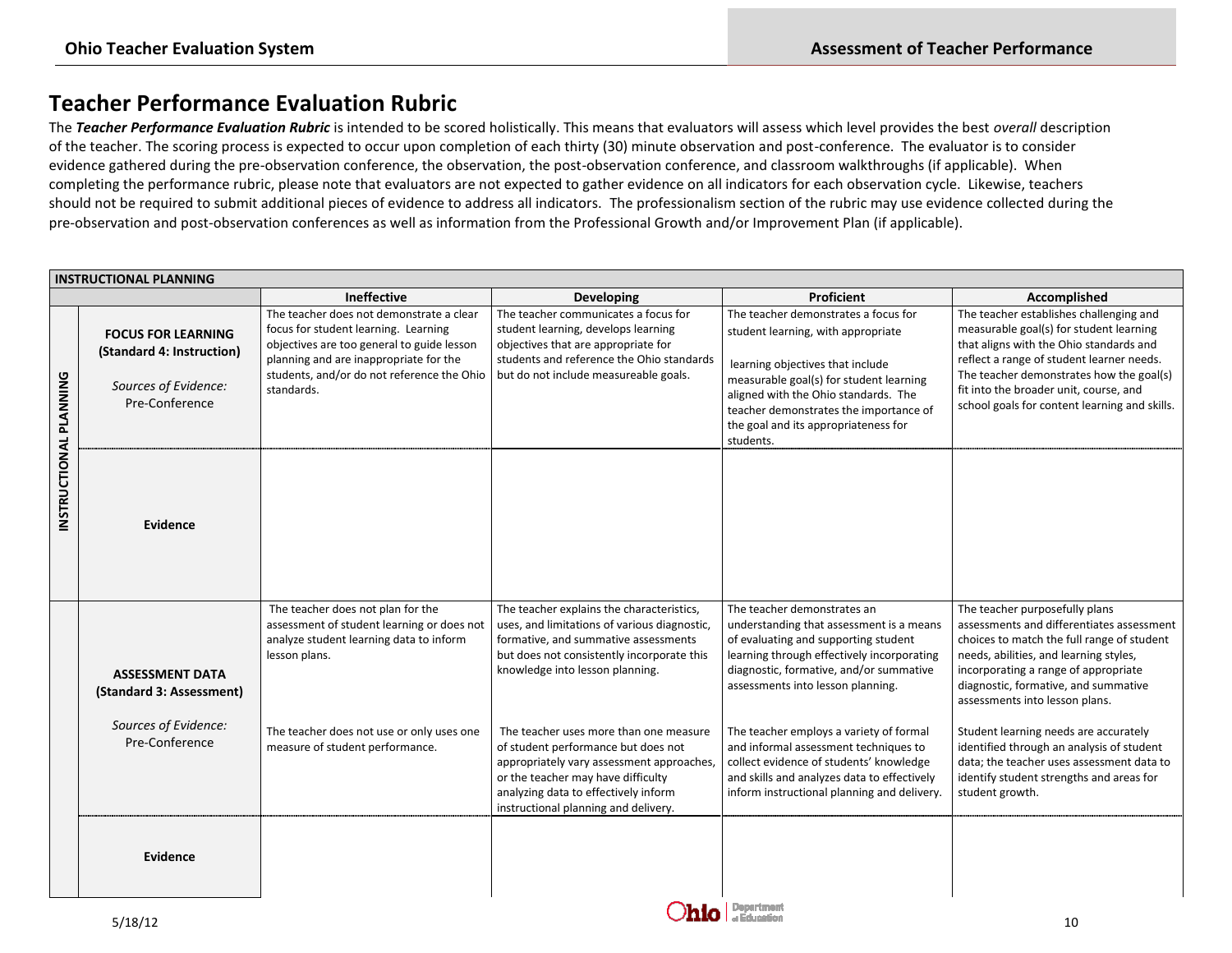|                        | <b>INSTRUCTIONAL PLANNING</b>                                                                                                                                                                       |                                                                                                                                                                                                                                       |                                                                                                                                                                    |                                                                                                                                                                                                                                                                                                                                                           |                                                                                                                                                                                                                                                                                                                                                                                                                                                                                                                                                                                                                                                                                                                                                                                                                                                                                                                |  |  |
|------------------------|-----------------------------------------------------------------------------------------------------------------------------------------------------------------------------------------------------|---------------------------------------------------------------------------------------------------------------------------------------------------------------------------------------------------------------------------------------|--------------------------------------------------------------------------------------------------------------------------------------------------------------------|-----------------------------------------------------------------------------------------------------------------------------------------------------------------------------------------------------------------------------------------------------------------------------------------------------------------------------------------------------------|----------------------------------------------------------------------------------------------------------------------------------------------------------------------------------------------------------------------------------------------------------------------------------------------------------------------------------------------------------------------------------------------------------------------------------------------------------------------------------------------------------------------------------------------------------------------------------------------------------------------------------------------------------------------------------------------------------------------------------------------------------------------------------------------------------------------------------------------------------------------------------------------------------------|--|--|
|                        |                                                                                                                                                                                                     | <b>Ineffective</b>                                                                                                                                                                                                                    | Developing                                                                                                                                                         | Proficient                                                                                                                                                                                                                                                                                                                                                | Accomplished                                                                                                                                                                                                                                                                                                                                                                                                                                                                                                                                                                                                                                                                                                                                                                                                                                                                                                   |  |  |
| INSTRUCTIONAL PLANNING | <b>PRIOR CONTENT</b><br>KNOWLEDGE / SEQUENCE /<br><b>CONNECTIONS</b><br>(Standard 1: Students;<br><b>Standard 2: Content;</b><br>Standard 4: Instruction)<br>Sources of Evidence:<br>Pre-Conference | The teacher's lesson does not build on or<br>connect to students' prior knowledge, or<br>the teacher may give an explanation that is<br>illogical or inaccurate as to how the<br>content connects to previous and future<br>learning. | The teacher makes an attempt to connect<br>the lesson to students' prior knowledge, to<br>previous lessons or future learning but is<br>not completely successful. | The teacher makes clear and coherent<br>connections with students' prior<br>knowledge and future learning-both<br>explicitly to students and within the lesson.<br>The teacher plans and sequences<br>instruction to include the important<br>content, concepts, and processes in school<br>and district curriculum priorities and in<br>state standards. | The teacher uses the input and<br>contributions of families, colleagues, and<br>other professionals in understanding each<br>learner's prior knowledge and supporting<br>their development. The teacher makes<br>meaningful and relevant connections<br>between lesson content and other<br>disciplines and real-world experiences and<br>careers as well as prepares opportunities<br>for students to apply learning from<br>different content areas to solve problems.<br>The teacher plans and sequences<br>instruction that reflects an understanding<br>of the prerequisite relationships among<br>the important content, concepts, and<br>processes in school and district curriculum<br>priorities and in state standards as well as<br>multiple pathways for learning depending<br>on student needs. The teacher accurately<br>explains how the lesson fits within the<br>structure of the discipline. |  |  |
|                        | Evidence                                                                                                                                                                                            |                                                                                                                                                                                                                                       |                                                                                                                                                                    |                                                                                                                                                                                                                                                                                                                                                           |                                                                                                                                                                                                                                                                                                                                                                                                                                                                                                                                                                                                                                                                                                                                                                                                                                                                                                                |  |  |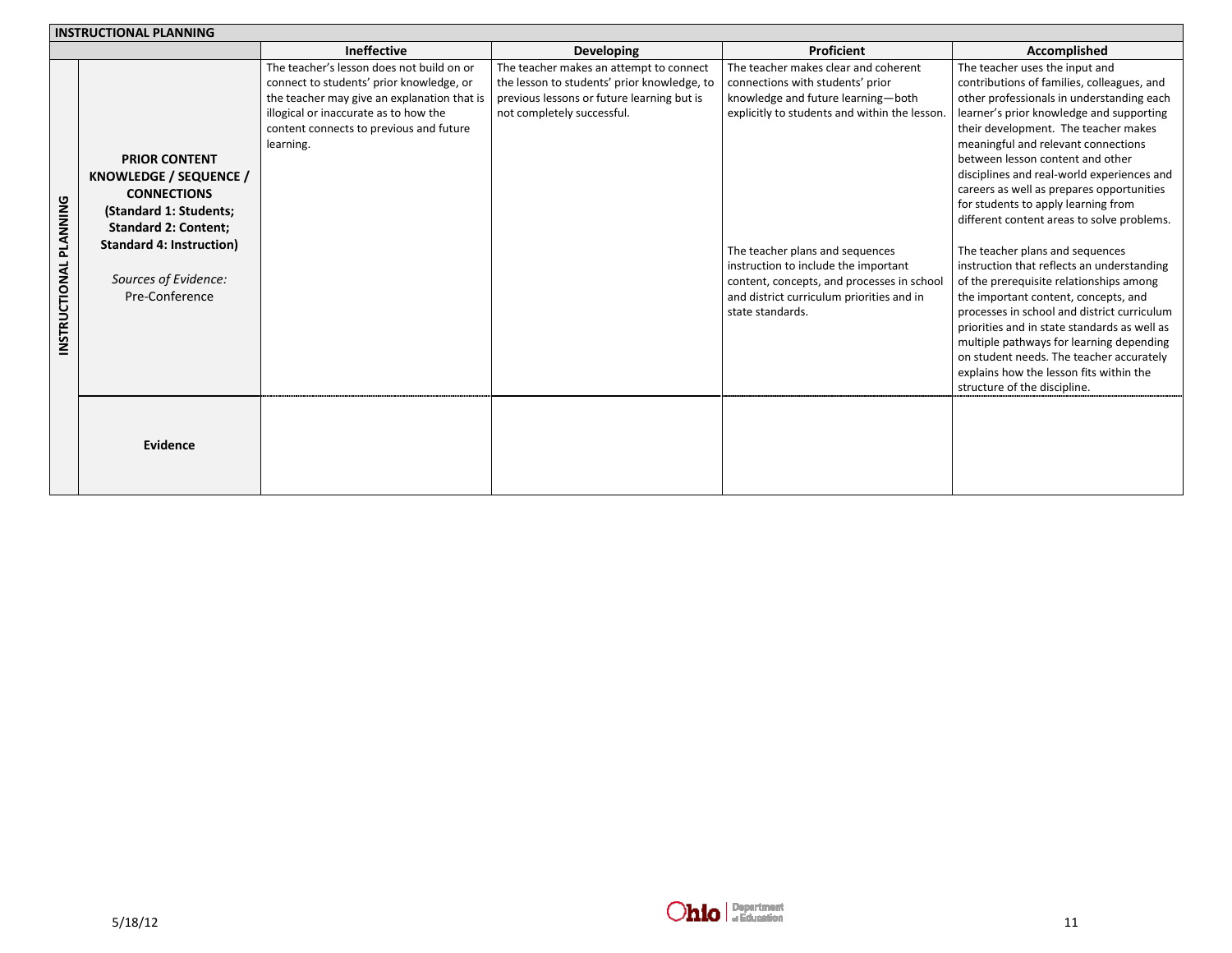|                        | <b>INSTRUCTIONAL PLANNING</b>                                      |                                                                                                                                                                                         |                                                                                                                                                                                                                                                                                                         |                                                                                                                                                                                                      |                                                                                                                                                                                                                                                                                                                                                                                                                             |
|------------------------|--------------------------------------------------------------------|-----------------------------------------------------------------------------------------------------------------------------------------------------------------------------------------|---------------------------------------------------------------------------------------------------------------------------------------------------------------------------------------------------------------------------------------------------------------------------------------------------------|------------------------------------------------------------------------------------------------------------------------------------------------------------------------------------------------------|-----------------------------------------------------------------------------------------------------------------------------------------------------------------------------------------------------------------------------------------------------------------------------------------------------------------------------------------------------------------------------------------------------------------------------|
|                        | <b>KNOWLEDGE OF STUDENTS</b><br>(Standard 1: Students)             | The teacher demonstrates a lack of<br>familiarity with students' backgrounds and<br>has made no attempts to find this<br>information.                                                   | The teacher demonstrates some<br>familiarity with students' background<br>knowledge and experiences and describes<br>one procedure used to obtain this<br>information.                                                                                                                                  | The teacher demonstrates familiarity with<br>students' background knowledge and<br>experiences and describes multiple<br>procedures used to obtain this<br>information.                              | The teacher demonstrates an<br>understanding of the purpose and value of<br>learning about students' background<br>experiences, demonstrates familiarity with<br>each student's background knowledge and<br>experiences, and describes multiple<br>procedures used to obtain this<br>information.                                                                                                                           |
| INSTRUCTIONAL PLANNING | Sources of Evidence:<br>Analysis of Student Data<br>Pre-Conference | The teacher's plan for instruction does not<br>demonstrate an understanding of<br>students' development, preferred learning<br>styles, and/or student backgrounds/prior<br>experiences. | The teacher's instructional plan draws<br>upon a partial analysis of students'<br>development, readiness for learning,<br>preferred learning styles, or backgrounds<br>and prior experiences and/or the plan is<br>inappropriately tailored to the specific<br>population of students in the classroom. | The teacher's instructional plan draws<br>upon an accurate analysis of the students'<br>development, readiness for learning,<br>preferred learning styles, and backgrounds<br>and prior experiences. | The teacher's analysis of student data<br>(student development, student learning<br>and preferred learning styles, and student<br>backgrounds/prior experiences) accurately<br>connects the data to specific instructional<br>strategies and plans.<br>The teacher plans for and can articulate<br>specific strategies, content, and delivery<br>that will meet the needs of individual<br>students and groups of students. |
|                        | Evidence                                                           |                                                                                                                                                                                         |                                                                                                                                                                                                                                                                                                         |                                                                                                                                                                                                      |                                                                                                                                                                                                                                                                                                                                                                                                                             |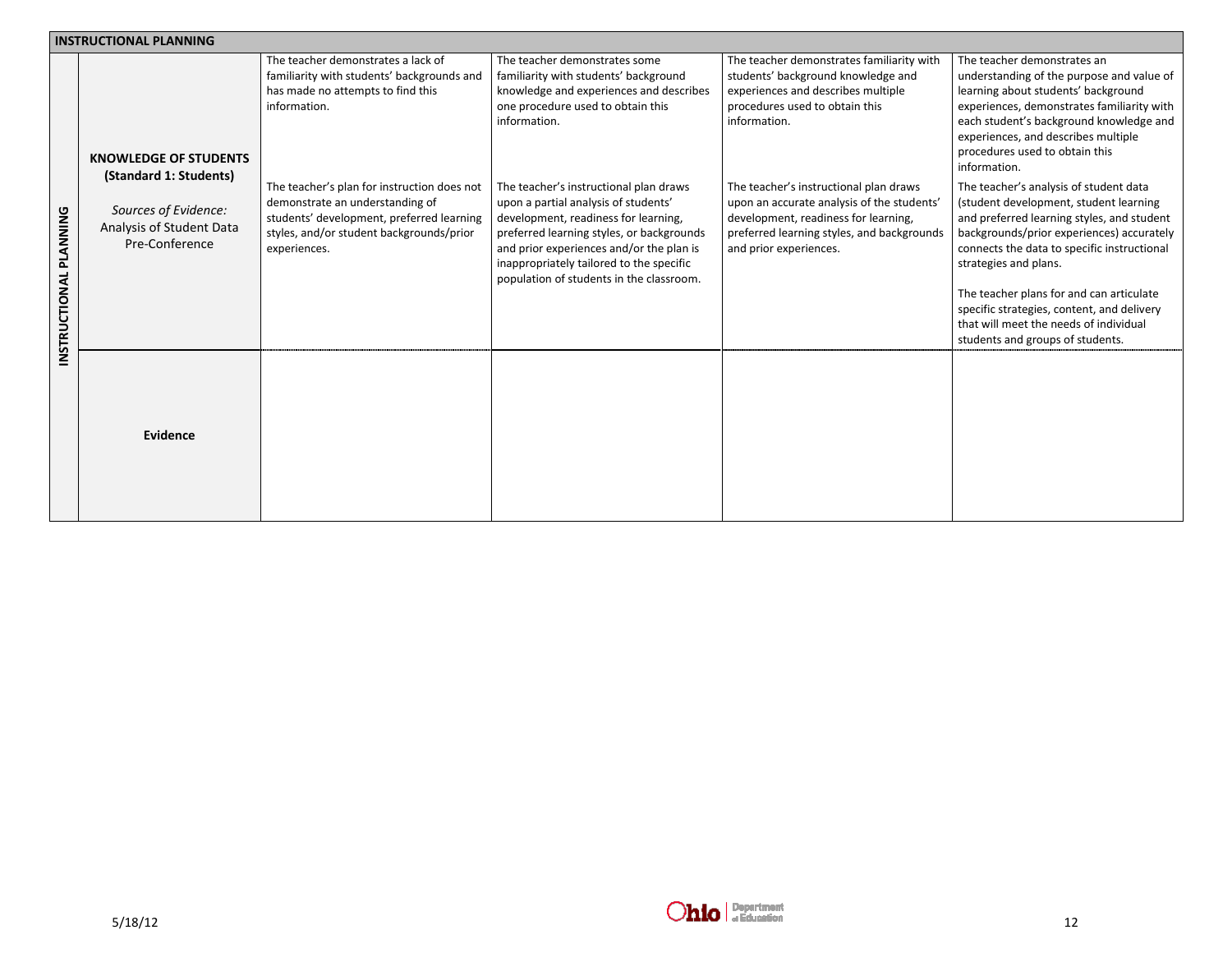|                            | <b>Instruction and Assessment</b>                                                                                                                                                                                     |                                                                                                                                                                                                                                                                                                       |                                                                                                                                                                                                                                                                                                                                          |                                                                                                                                                                                                                                                                                                     |                                                                                                                                                                                                                                                                                                                                                                                                    |
|----------------------------|-----------------------------------------------------------------------------------------------------------------------------------------------------------------------------------------------------------------------|-------------------------------------------------------------------------------------------------------------------------------------------------------------------------------------------------------------------------------------------------------------------------------------------------------|------------------------------------------------------------------------------------------------------------------------------------------------------------------------------------------------------------------------------------------------------------------------------------------------------------------------------------------|-----------------------------------------------------------------------------------------------------------------------------------------------------------------------------------------------------------------------------------------------------------------------------------------------------|----------------------------------------------------------------------------------------------------------------------------------------------------------------------------------------------------------------------------------------------------------------------------------------------------------------------------------------------------------------------------------------------------|
|                            |                                                                                                                                                                                                                       | <b>Ineffective</b>                                                                                                                                                                                                                                                                                    | <b>Developing</b>                                                                                                                                                                                                                                                                                                                        | Proficient                                                                                                                                                                                                                                                                                          | Accomplished                                                                                                                                                                                                                                                                                                                                                                                       |
|                            | <b>LESSON DELIVERY</b><br>(Standard 2: Content;<br><b>Standard 4: Instruction;</b><br><b>Standard 6: Collaboration</b><br>and Communication)                                                                          | A teacher's explanations are unclear,<br>incoherent, or inaccurate, and are<br>generally ineffective in building student<br>understanding. The teacher uses language<br>that fails to engage students, is<br>inappropriate to the content, and/or<br>discourages independent or creative<br>thinking. | Teacher explanations are accurate and<br>generally clear but the teacher may not<br>fully clarify information based on students'<br>questions about content or instructions for<br>learning activities or the teacher may use<br>some language that is developmentally<br>inappropriate, leading to confusion or<br>limiting discussion. | Teacher explanations are clear and<br>accurate. The teacher uses<br>developmentally appropriate strategies<br>and language designed to actively<br>encourage independent, creative, and<br>critical thinking.                                                                                       | Teacher explanations are clear, coherent,<br>and precise. The teacher uses well-timed,<br>individualized, developmentally<br>appropriate strategies and language<br>designed to actively encourage<br>independent, creative, and critical<br>thinking, including the appropriate use of<br>questions and discussion techniques.                                                                    |
|                            | Sources of Evidence:<br><b>Formal Observation</b><br>Classroom Walkthroughs<br><b>Informal Observations</b>                                                                                                           | The teacher fails to address student<br>confusion or frustration and does not use<br>effective questioning techniques during<br>the lesson. The lesson is almost entirely<br>teacher-directed.                                                                                                        | The teacher re-explains topics when<br>students show confusion, but is not always<br>able to provide an effective alternative<br>explanation. The teacher attempts to<br>employ purposeful questioning<br>techniques, but may confuse students with<br>the phrasing or timing of questions. The<br>lesson is primarily teacher-directed. | The teacher effectively addresses<br>confusion by re-explaining topics when<br>asked and ensuring understanding. The<br>teacher employs effective, purposeful<br>questioning techniques during instruction.<br>The lesson is a balance of teacher-directed<br>instruction and student-led learning. | The teacher accurately anticipates<br>confusion by presenting information in<br>multiple formats and clarifying content<br>before students ask questions. The<br>teacher develops high-level understanding<br>through effective uses of varied levels of<br>questions. The lesson is student-led, with<br>the teacher in the role of facilitator.                                                  |
| INSTRUCTION AND ASSESSMENT | Evidence                                                                                                                                                                                                              |                                                                                                                                                                                                                                                                                                       |                                                                                                                                                                                                                                                                                                                                          |                                                                                                                                                                                                                                                                                                     |                                                                                                                                                                                                                                                                                                                                                                                                    |
|                            | <b>DIFFERENTIATION</b><br>(Standard 1: Students;<br><b>Standard 4: Instruction)</b><br>Sources of Evidence:<br>Pre-Conference<br><b>Formal Observation</b><br>Classroom Walkthroughs/<br><b>Informal Observations</b> | The teacher does not attempt to make the<br>lesson accessible and challenging for most<br>students, or attempts are developmentally<br>inappropriate.                                                                                                                                                 | The teacher relies on a single strategy or<br>alternate set of materials to make the<br>lesson accessible to most students though<br>some students may not be able to access<br>certain parts of the lesson and/or some<br>may not be challenged.                                                                                        | The teacher supports the learning needs of<br>students through a variety of strategies,<br>materials, and/or pacing that make<br>learning accessible and challenging for the<br>group                                                                                                               | The teacher matches strategies, materials,<br>and/or pacing to students' individual<br>needs, to make learning accessible and<br>challenging for all students in the<br>classroom. The teacher effectively uses<br>independent, collaborative and whole-<br>class instruction to support individual<br>learning goals and provides varied options<br>for how students will demonstrate<br>mastery. |
|                            | Evidence                                                                                                                                                                                                              |                                                                                                                                                                                                                                                                                                       |                                                                                                                                                                                                                                                                                                                                          |                                                                                                                                                                                                                                                                                                     |                                                                                                                                                                                                                                                                                                                                                                                                    |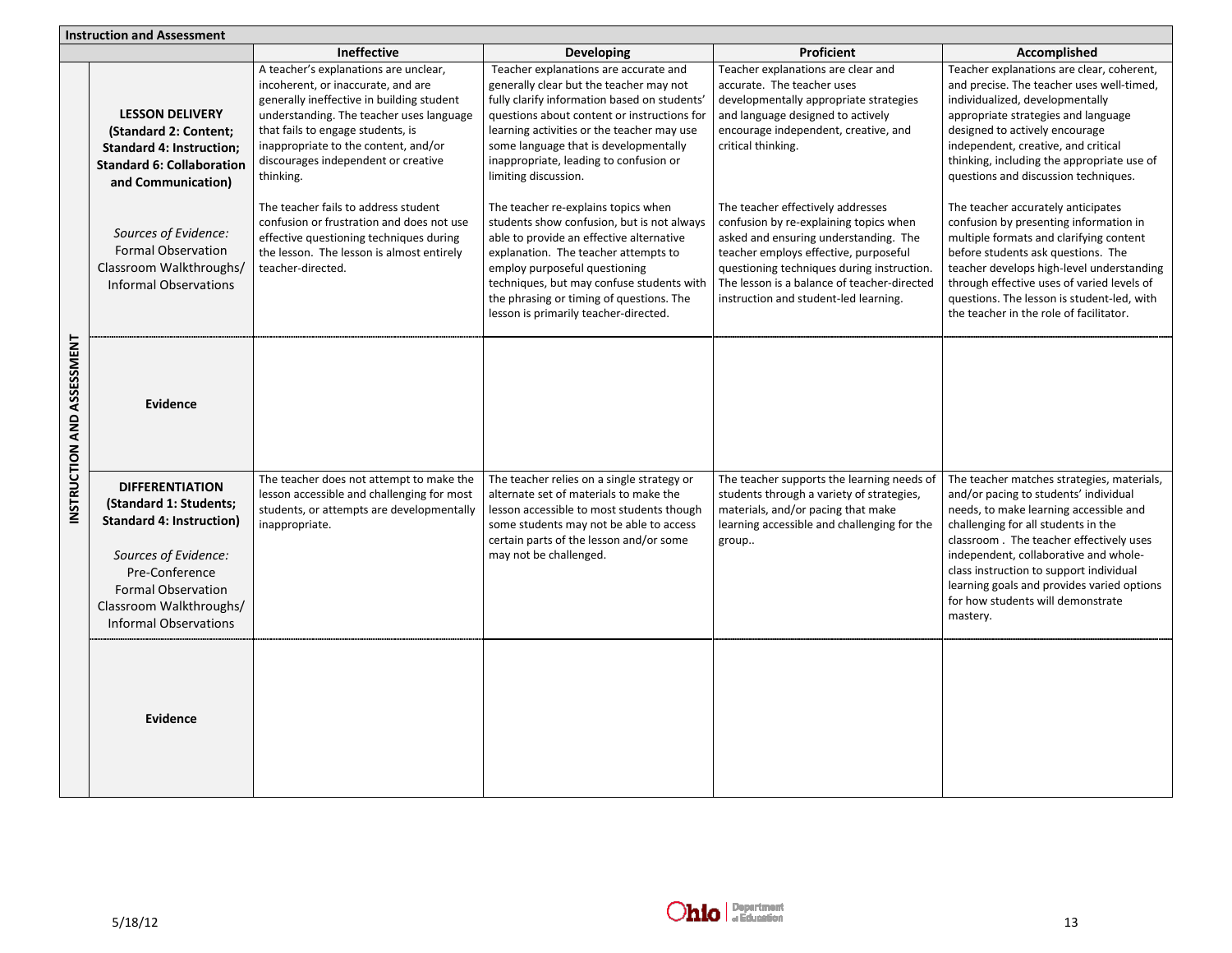| <b>Instruction and Assessment</b>                                                                                                                                                                       |                                                                                                                                    |                                                                                                                                                                                              |                                                                                                                                                                                      |                                                                                                                                                                                                             |
|---------------------------------------------------------------------------------------------------------------------------------------------------------------------------------------------------------|------------------------------------------------------------------------------------------------------------------------------------|----------------------------------------------------------------------------------------------------------------------------------------------------------------------------------------------|--------------------------------------------------------------------------------------------------------------------------------------------------------------------------------------|-------------------------------------------------------------------------------------------------------------------------------------------------------------------------------------------------------------|
|                                                                                                                                                                                                         | <b>Ineffective</b>                                                                                                                 | <b>Developing</b>                                                                                                                                                                            | Proficient                                                                                                                                                                           | Accomplished                                                                                                                                                                                                |
| <b>RESOURCES</b><br>(Standard 2: Content;<br>Standard 4: Instruction)<br>Sources of Evidence:<br>Pre-Conference<br><b>Formal Observation</b><br>Classroom Walkthroughs/<br><b>Informal Observations</b> | Instructional materials and resources used<br>for instruction are not relevant to the<br>lesson or are inappropriate for students. | The teacher uses appropriate instructional<br>materials to support learning goals, but<br>may not meet individual students' learning<br>styles/needs or actively engage them in<br>learning. | Instructional materials and resources are<br>aligned to the instructional purposes and<br>are appropriate for students' learning<br>styles and needs, actively engaging<br>students. | Instructional materials and resources are<br>aligned to instructional purposes, are<br>varied and appropriate to ability levels of<br>students, and actively engage them in<br>ownership of their learning. |
| Evidence                                                                                                                                                                                                |                                                                                                                                    |                                                                                                                                                                                              |                                                                                                                                                                                      |                                                                                                                                                                                                             |

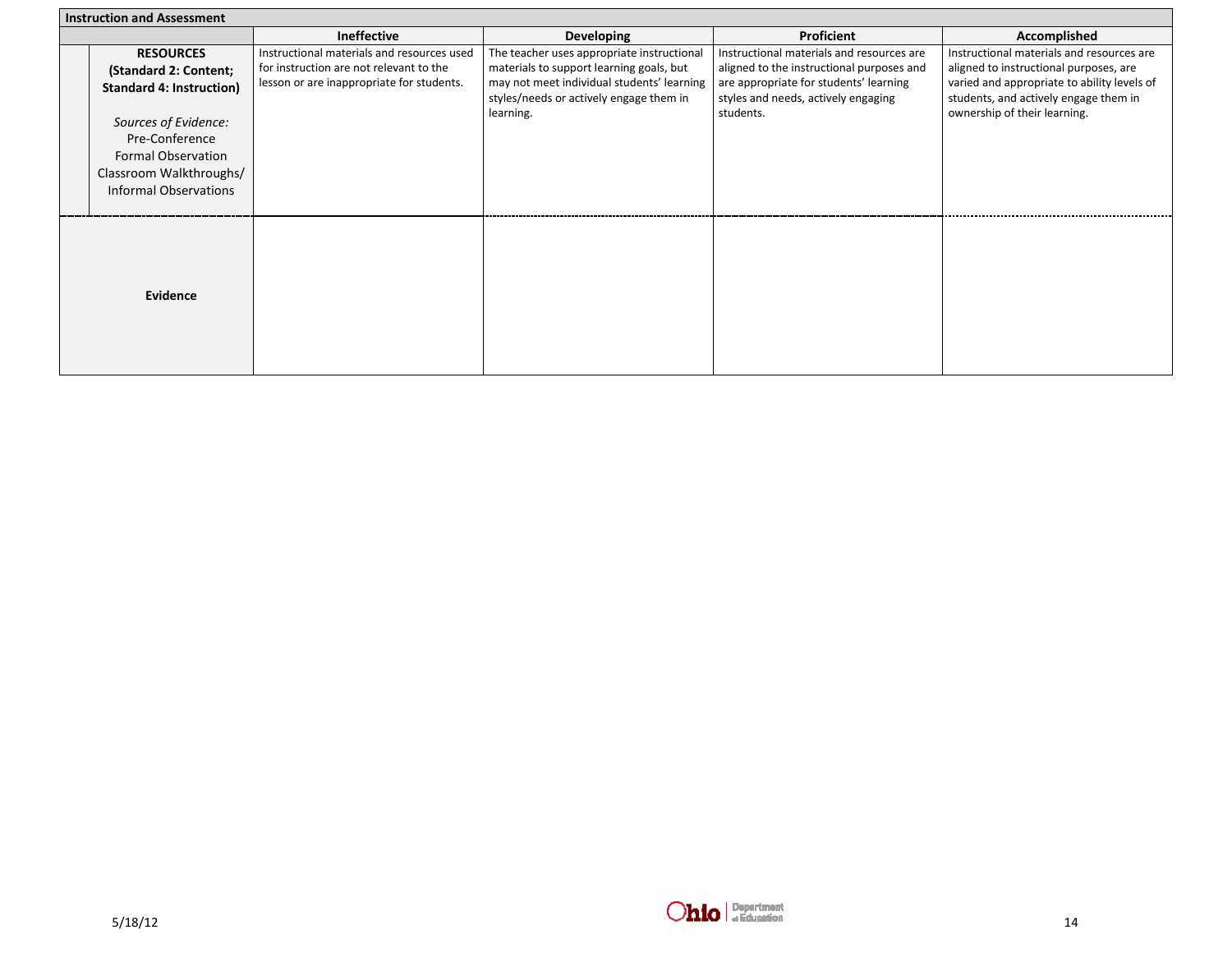|                            | <b>Instruction and Assessment</b>                                                                                              |                                                                                                                                                                                                            |                                                                                                                                                                                                                                   |                                                                                                                                                                                                                                                                                       |                                                                                                                                                                                                                                                                                                                                                                                     |
|----------------------------|--------------------------------------------------------------------------------------------------------------------------------|------------------------------------------------------------------------------------------------------------------------------------------------------------------------------------------------------------|-----------------------------------------------------------------------------------------------------------------------------------------------------------------------------------------------------------------------------------|---------------------------------------------------------------------------------------------------------------------------------------------------------------------------------------------------------------------------------------------------------------------------------------|-------------------------------------------------------------------------------------------------------------------------------------------------------------------------------------------------------------------------------------------------------------------------------------------------------------------------------------------------------------------------------------|
|                            |                                                                                                                                | <b>Ineffective</b>                                                                                                                                                                                         | Developing                                                                                                                                                                                                                        | <b>Proficient</b>                                                                                                                                                                                                                                                                     | Accomplished                                                                                                                                                                                                                                                                                                                                                                        |
|                            |                                                                                                                                | There is little or no evidence of a positive<br>rapport between the teacher and<br>students. For example, the teacher may<br>respond disrespectfully to students or<br>ignore their questions or comments. | The teacher is fair in the treatment of<br>students and establishes a basic rapport<br>with them. For example, the teacher<br>addresses students questions or<br>comments but does not inquire about<br>their overall well-being. | The teacher has positive rapport with<br>students and demonstrates respect for<br>and interest in all students. For example,<br>the teacher makes eye contact and<br>connects with individual students.                                                                               | The teacher has positive rapport with<br>students and demonstrates respect for<br>and interest in individual students'<br>experiences, thoughts and opinions. For<br>example, the teacher responds quietly,<br>individually, and sensitively to student<br>confusion or distress.                                                                                                   |
|                            | <b>CLASSROOM</b><br><b>ENVIRONMENT</b><br>(Standard 1: Students;                                                               | There are no evident routines or<br>procedures; students seem unclear about<br>what they should be doing or are idle.                                                                                      | Routines and procedures are in place, but<br>the teacher may inappropriately prompt or<br>direct students when they are unclear or<br>idle.                                                                                       | Routines and procedures run smoothly<br>throughout the lesson, and students<br>assume age-appropriate levels of<br>responsibility for the efficient operation of<br>the classroom.                                                                                                    | Routines are well-established and orderly<br>and students initiate responsibility for the<br>efficient operation of the classroom.                                                                                                                                                                                                                                                  |
|                            | <b>Standard 5: Learning</b><br><b>Environment; Standard 6:</b><br><b>Collaboration and</b><br>Communication)                   | Transitions are inefficient with<br>considerable instructional time lost.<br>Lessons progress too slowly or quickly so<br>students are frequently disengaged.                                              | The teacher transitions between learning<br>activities, but occasionally loses some<br>instructional time in the process.                                                                                                         | Transitions are efficient and occur<br>smoothly. There is evidence of varied<br>learning situations (whole class,<br>cooperative learning, small group and<br>independent work).                                                                                                      | Transitions are seamless as the teacher<br>effectively maximizes instructional time<br>and combines independent, collaborative,<br>and whole-class learning situations.                                                                                                                                                                                                             |
|                            | Sources of Evidence:<br>Pre-Conference<br><b>Formal Observation</b><br>Classroom Walkthroughs/<br><b>Informal Observations</b> | The teacher creates a learning<br>environment that allows for little or no<br>communication or engagement with<br>families.                                                                                | The teacher welcomes communication<br>from families and replies in a timely<br>manner.                                                                                                                                            | The teacher engages in two-way<br>communication and offers a variety of<br>volunteer opportunities and activities for<br>families to support student learning.                                                                                                                        | The teacher engages in two-way, ongoing<br>communication with families that results<br>in active volunteer, community, and family<br>partnerships which contribute to student<br>learning and development.                                                                                                                                                                          |
| INSTRUCTION AND ASSESSMENT |                                                                                                                                | Expectations for behavior are not<br>established or are inappropriate and/or no<br>monitoring of behaviors occurs. The<br>teacher responds to misbehavior<br>inappropriately.                              | Appropriate expectations for behavior are<br>established, but some expectations are<br>unclear or do not address the needs of<br>individual students. The teacher<br>inconsistently monitors behavior.                            | A classroom management system has been<br>implemented that is appropriate and<br>responsive to classroom and individual<br>needs of students. Clear expectations for<br>student behavior are evident. Monitoring<br>of student behavior is consistent,<br>appropriate, and effective. | A classroom management system has<br>been designed, implemented, and<br>adjusted with student input and is<br>appropriate for the classroom and<br>individual student needs. Students are<br>actively encouraged to take responsibility<br>for their behavior. The teacher uses<br>research-based strategies to lessen<br>disruptive behaviors and reinforce positive<br>behaviors. |
|                            | <b>Evidence</b>                                                                                                                |                                                                                                                                                                                                            |                                                                                                                                                                                                                                   |                                                                                                                                                                                                                                                                                       |                                                                                                                                                                                                                                                                                                                                                                                     |
|                            |                                                                                                                                |                                                                                                                                                                                                            |                                                                                                                                                                                                                                   |                                                                                                                                                                                                                                                                                       |                                                                                                                                                                                                                                                                                                                                                                                     |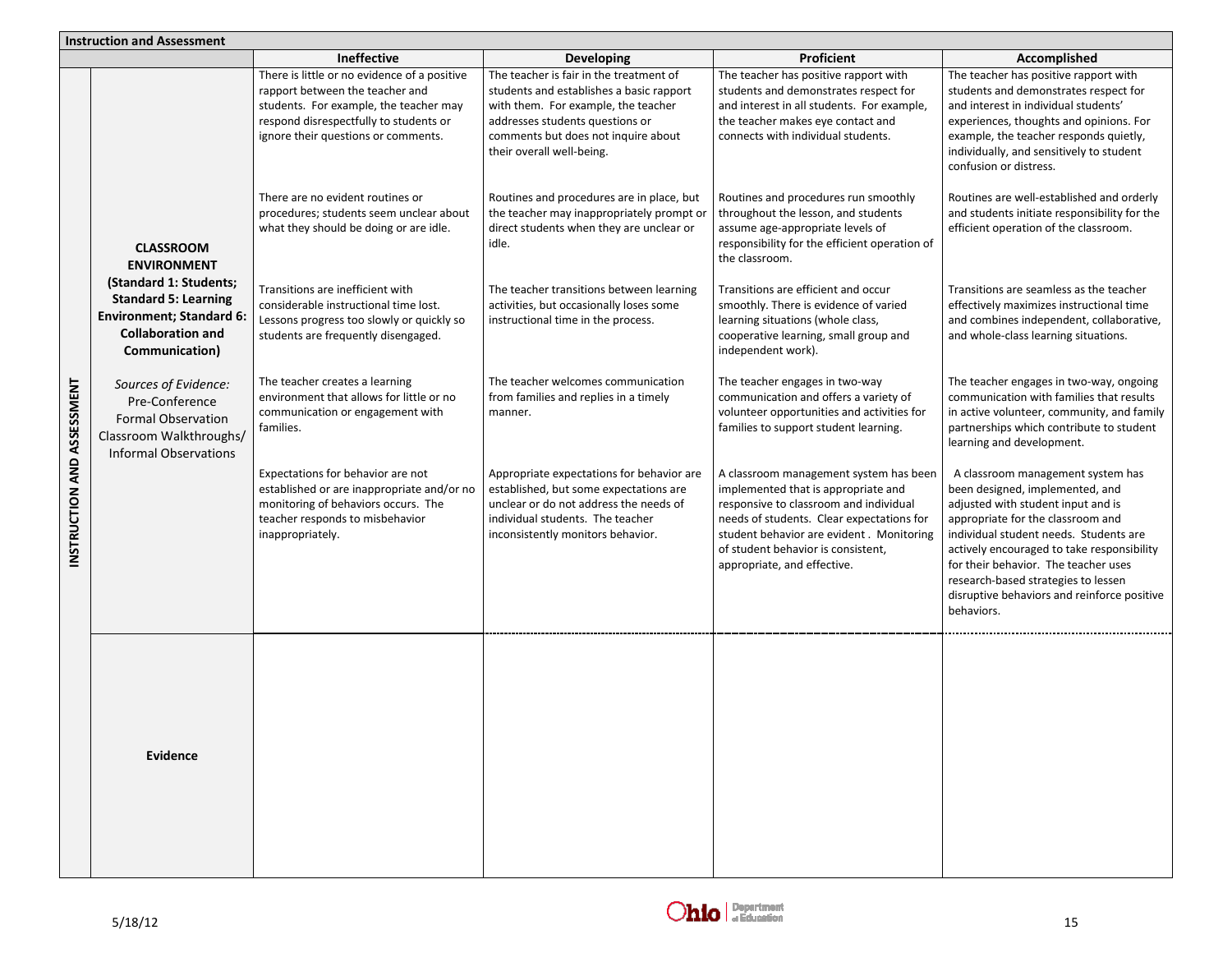|                            | <b>Instruction and Assessment</b>                                                                                                                 |                                                                                                                                                             |                                                                                                                                                                          |                                                                                                                                                                                                                                        |                                                                                                                                                                                                                                                                                                                                                                                                                                                                                                   |
|----------------------------|---------------------------------------------------------------------------------------------------------------------------------------------------|-------------------------------------------------------------------------------------------------------------------------------------------------------------|--------------------------------------------------------------------------------------------------------------------------------------------------------------------------|----------------------------------------------------------------------------------------------------------------------------------------------------------------------------------------------------------------------------------------|---------------------------------------------------------------------------------------------------------------------------------------------------------------------------------------------------------------------------------------------------------------------------------------------------------------------------------------------------------------------------------------------------------------------------------------------------------------------------------------------------|
|                            |                                                                                                                                                   | <b>Ineffective</b>                                                                                                                                          | <b>Developing</b>                                                                                                                                                        | <b>Proficient</b>                                                                                                                                                                                                                      | Accomplished                                                                                                                                                                                                                                                                                                                                                                                                                                                                                      |
|                            |                                                                                                                                                   | The teacher does not routinely use<br>assessments to measure student mastery.                                                                               | The teacher uses assessments to measure<br>student mastery, but may not differentiate<br>instruction based on this information.                                          | The teacher uses assessment data to<br>identify students' strengths and needs,<br>and modifies and differentiates instruction<br>accordingly, although the teacher may not<br>be able to anticipate learning obstacles.                | The teacher uses assessment data to<br>identify students' strengths and needs,<br>and modifies and differentiates instruction<br>accordingly, as well as examines classroom<br>assessment results to reveal trends and<br>patterns in individual and group progress<br>and to anticipate learning obstacles.                                                                                                                                                                                      |
|                            | <b>ASSESSMENT OF</b><br><b>STUDENT LEARNING</b><br>(Standard 3: Assessment)                                                                       | The teacher rarely or never checks the<br>students' understanding of content. The<br>teacher fails to make adjustments in<br>response to student confusion. | The teacher checks for student<br>understanding and makes attempts to<br>adjust instruction accordingly, but these<br>adjustments may cause some additional<br>confusion | The teacher checks for understanding at<br>key moments and makes adjustments to<br>instruction (whole-class or individual<br>students). The teacher responds to student<br>misunderstandings by providing additional<br>clarification. | The teacher continually checks for<br>understanding and makes adjustments<br>accordingly (whole-class or individual<br>students). When an explanation is not<br>effectively leading students to understand<br>the content, the teacher adjusts quickly<br>and seamlessly within the lesson and uses<br>an alternative way to explain the concept.                                                                                                                                                 |
|                            | Sources of Evidence:<br>Pre-Conference<br><b>Formal Observation</b><br>Classroom Walkthroughs/<br><b>Informal Observations</b><br>Post-Conference | The teacher persists in using a particular<br>strategy for responding to<br>misunderstandings, even when data<br>suggest the approach is not succeeding.    | The teacher gathers and uses student data<br>from a few sources to choose appropriate<br>instructional strategies for groups of<br>students.                             | The teacher gathers and uses student data<br>from a variety of sources to choose and<br>implement appropriate instructional<br>strategies for groups of students.                                                                      | By using student data from a variety of<br>sources, the teacher appropriately adapts<br>instructional methods and materials and<br>paces learning activities to meet the needs<br>of individual students as well as the whole<br>class.                                                                                                                                                                                                                                                           |
| INSTRUCTION AND ASSESSMENT |                                                                                                                                                   | The teacher does not provide students<br>with feedback about their learning.                                                                                | Students receive occasional or limited<br>feedback about their performance from<br>the teacher.                                                                          | The teacher provides substantive, specific,<br>and timely feedback of student progress to<br>students, families, and other school<br>personnel while maintaining<br>confidentiality.                                                   | The teacher provides substantive, specific,<br>and timely feedback to students, families,<br>and other school personnel while<br>maintaining confidentiality. The teacher<br>provides the opportunity for students to<br>engage in self-assessment and show<br>awareness of their own strengths and<br>weaknesses. The teacher uses student<br>assessment results to reflect on his or her<br>own teaching and to monitor teaching<br>strategies and behaviors in relation to<br>student success. |
|                            | Evidence                                                                                                                                          |                                                                                                                                                             |                                                                                                                                                                          |                                                                                                                                                                                                                                        |                                                                                                                                                                                                                                                                                                                                                                                                                                                                                                   |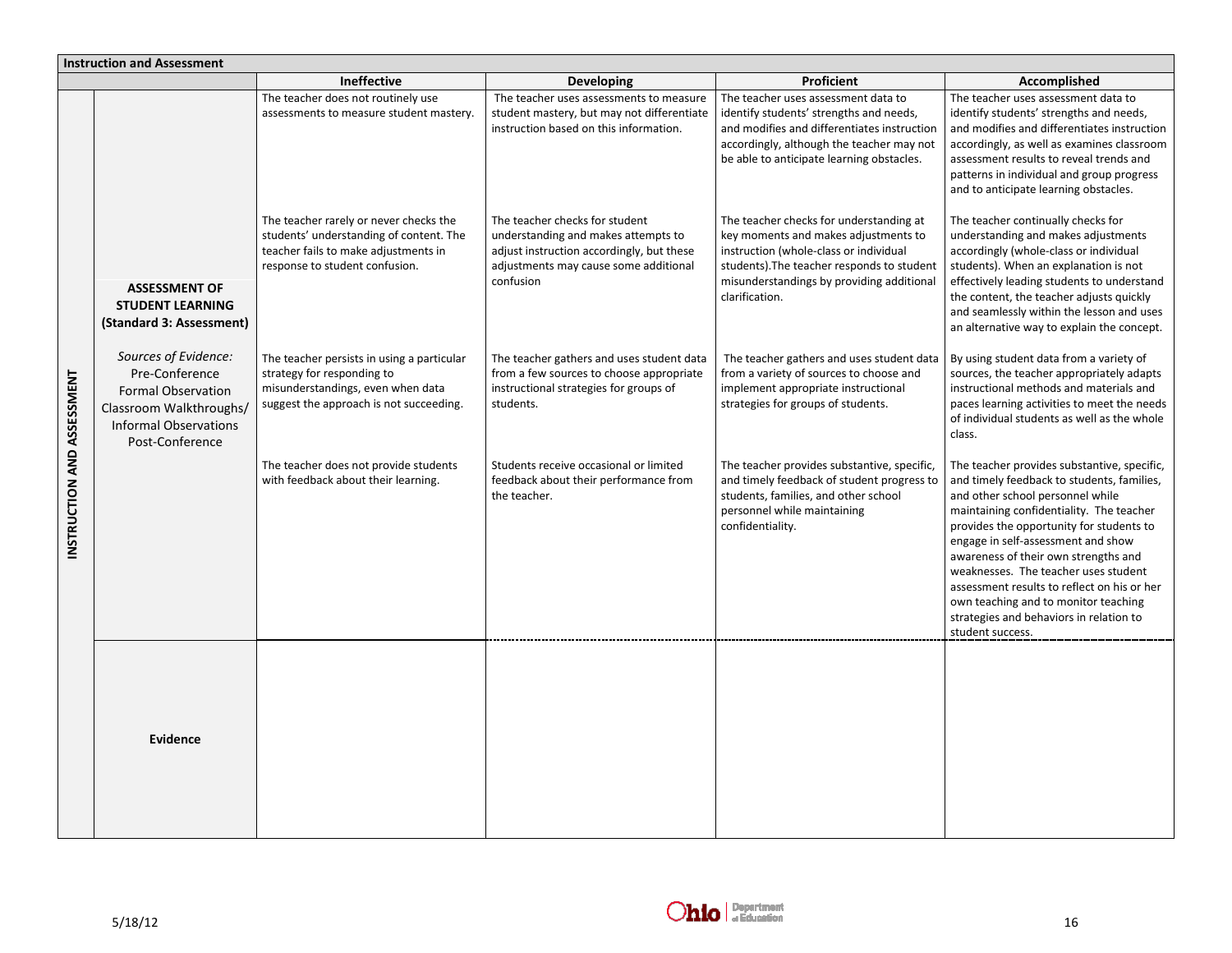|                 | Professionalism                                                                                                                                                            |                                                                                                                                                                                                                                                                  |                                                                                                                                                                                                                                                   |                                                                                                                                                                                                                                                                                                            |                                                                                                                                                                                                                                                                                                                                                        |
|-----------------|----------------------------------------------------------------------------------------------------------------------------------------------------------------------------|------------------------------------------------------------------------------------------------------------------------------------------------------------------------------------------------------------------------------------------------------------------|---------------------------------------------------------------------------------------------------------------------------------------------------------------------------------------------------------------------------------------------------|------------------------------------------------------------------------------------------------------------------------------------------------------------------------------------------------------------------------------------------------------------------------------------------------------------|--------------------------------------------------------------------------------------------------------------------------------------------------------------------------------------------------------------------------------------------------------------------------------------------------------------------------------------------------------|
|                 |                                                                                                                                                                            | <b>Ineffective</b>                                                                                                                                                                                                                                               | <b>Developing</b>                                                                                                                                                                                                                                 | <b>Proficient</b>                                                                                                                                                                                                                                                                                          | Accomplished                                                                                                                                                                                                                                                                                                                                           |
|                 | <b>PROFESSIONAL</b><br><b>RESPONSIBILITIES</b><br>(Standard 6: Collaboration<br>and Communication;<br><b>Standard 7: Professional</b><br><b>Responsibility and</b>         | The teacher fails to communicate clearly<br>with students and families or collaborate<br>effectively with professional colleagues.                                                                                                                               | The teacher uses a variety of strategies to<br>communicate with students and families<br>and collaborate with colleagues, but these<br>approaches may not always be<br>appropriate for a particular situation or<br>achieve the intended outcome. | The teacher uses effective communication<br>strategies with students and families and<br>works effectively with colleagues to<br>examine problems of practice, analyze<br>student work, and identify targeted<br>strategies.                                                                               | The teacher communicates effectively<br>with students, families, and colleagues.<br>The teacher collaborates with colleagues<br>to improve personal and team practices by<br>facilitating professional dialogue, peer<br>observation and feedback, peer coaching<br>and other collegial learning activities.                                           |
| PROFESSIONALISM | Growth)<br>Sources of Evidence:<br><b>Professional Development</b><br>Plan or Improvement Plan;<br>Pre-conference;<br>Post-conference;<br>daily interaction with<br>others | The teacher fails to understand and follow<br>regulations, policies, and agreements.<br>The teacher fails to demonstrate evidence<br>of an ability to accurately self-assess<br>performance and to appropriately identify<br>areas for professional development. | The teacher understands and follows<br>district policies and state and federal<br>regulations at a minimal level.<br>The teacher identifies strengths and areas<br>for growth to develop and implement<br>targeted goals for professional growth. | The teacher meets ethical and<br>professional responsibilities with integrity<br>and honesty. The teacher models and<br>upholds district policies and state and<br>federal regulations.<br>The teacher sets data-based short- and<br>long-term professional goals and takes<br>action to meet these goals. | The teacher meets ethical and<br>professional responsibilities and helps<br>colleagues access and interpret laws and<br>policies and understand their implications<br>in the classroom.<br>The teacher sets and regularly modifies<br>short-and long-term professional goals<br>based on self-assessment and analysis of<br>student learning evidence. |
|                 | Evidence                                                                                                                                                                   |                                                                                                                                                                                                                                                                  |                                                                                                                                                                                                                                                   |                                                                                                                                                                                                                                                                                                            |                                                                                                                                                                                                                                                                                                                                                        |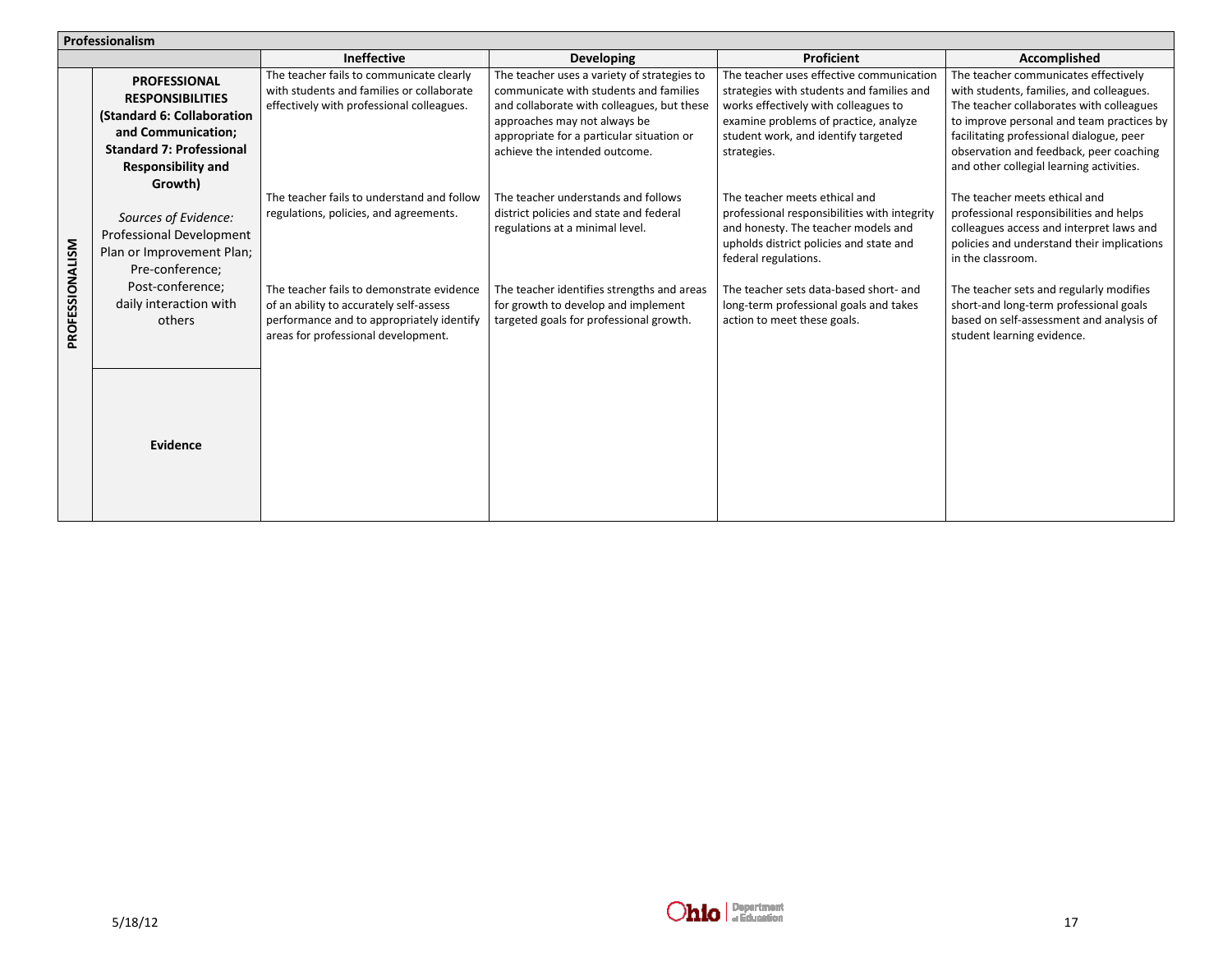## **Classroom Walkthroughs / Informal Observation**

An informal observation/ classroom walkthrough is a:

- $\bullet$ Tool to inform evaluation that provides the opportunity to gather evidence of instruction over a series of short classroom visits;
- $\bullet$ Process for giving targeted evidenced-based feedback to teachers; and
- $\bullet$ Means for principals to visit classrooms more frequently and more purposefully.

An informal observation/ classroom walkthrough is not a(n):

- $\bullet$ Formal observation;
- "Gotcha" opportunity for supervisors or evaluators;  $\bullet$
- Isolated event; or  $\bullet$
- Shortcut to the observation protocol required as part of the teacher evaluation process.  $\bullet$

Classroom walkthroughs/ Informal observations, as part of the teacher evaluation system, may be general in nature or focused on observing a specific aspect of teacher performance. Summary data collected through a series of walkthroughs along with evidence documented through formal observations will come together to inform the teachers' summative performance rating: *ineffective, developing, proficient or accomplished*.

## **Guidelines for Informal Classroom Observations**

#### **Informally Observe All Teachers**

All teachers benefit from informal classroom observations. Informal observations should last from 15 to20 minutes; therefore, conduct only as many observations in a day as you can follow up with on either the same or next day. Teachers need and deserve some type of immediate feedback.

#### **Informally Observe As Often As You Can**

The principal's presence in the classroom sends a positive message to teachers: *the principal cares*. Including informal classroom observation as a schoolwide initiative requires consistency and frequency. Find times in the day to observe teachers at varying times of the day: *for most teachers, what occurs in the morning is much different than what occurs in the afternoon.* 

#### **Focusing on One or Two Areas**

Although there may be no predetermined focus established (because of no pre-conference), find a focus based on the instruction, events or discussions that are occurring in the classroom. A focus may also occur based upon past conferences and the need for follow up observations.

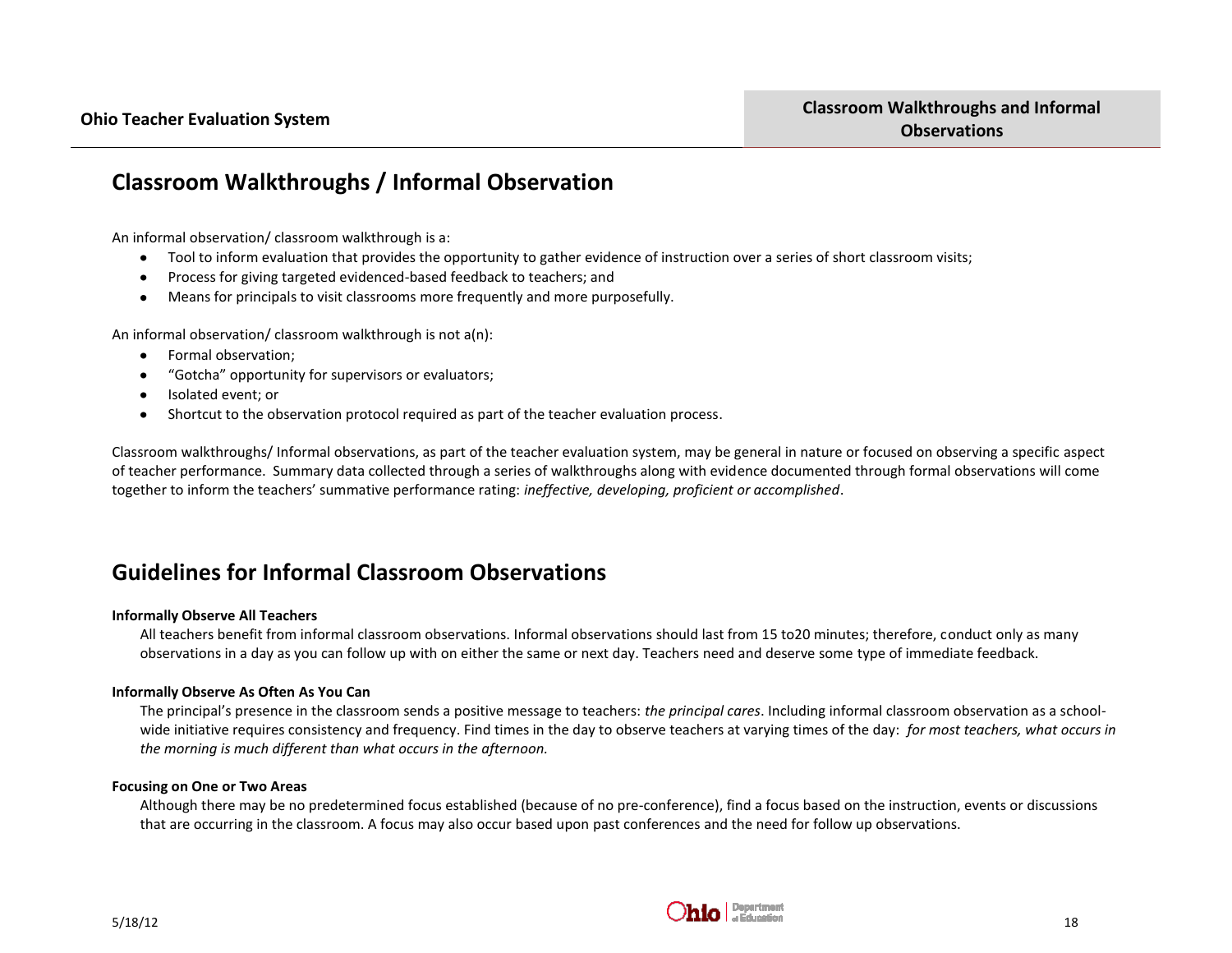#### **Make Time to Follow Up**

Follow-up communication to informal classroom observations is a critical component. Follow-up will often be in writing but the evaluator should extend to the teacher an invitation to discuss any comments provided face-to-face. The evaluator may also offer resources to help teachers refine their practice.

#### **Teacher Driven Observations**

While it is recognized that evaluators have many demands on their time, encouraging teachers to identify instructional periods for the evaluator to observe can be a means for the evaluator to collect evidence related to a specific focus the teacher and evaluator may be working on.

#### **Types of Data**

Data collected as evidence of teacher practice may be quantitative, qualitative, or a combination of both. Quantitative data includes frequencies, distributions and other counts or tallies. For example the observer could use a checklist to tally how many questions were asked of children in the front row or children who had their hands raised versus not. The evaluator might also chart the types of questions asked (higher versus lower levels). Qualitative data can include scripted notes detailing patterns of activities, vocabulary used, and events observed. In both cases accuracy is essential to ensure the credibility of the process and the evaluator.

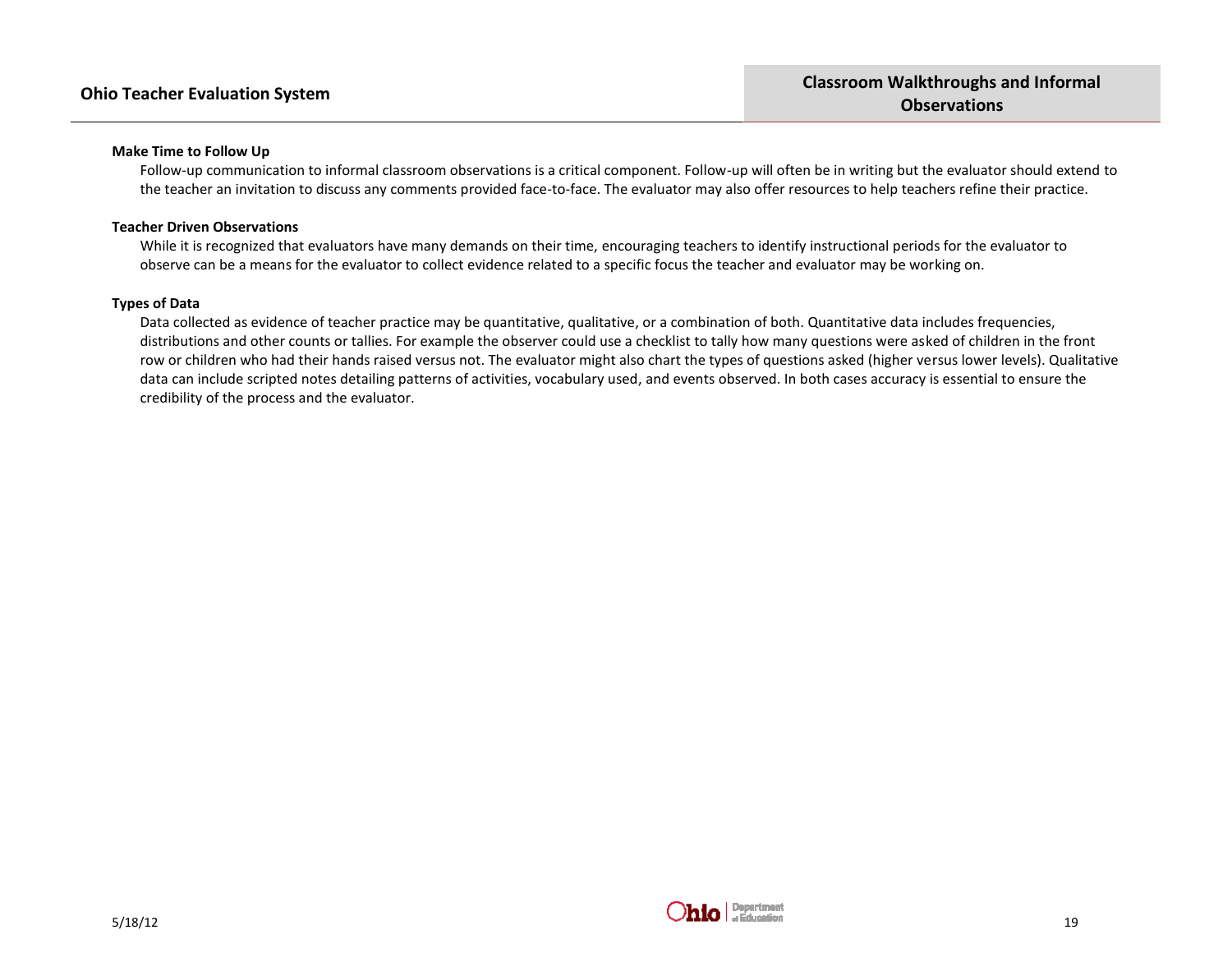## **Informal Observation: General Form Teacher Name**: **Grade(s)/Subject Area(s): Date: Evaluator Name: Time Walkthrough Begins: Time Walkthrough Ends: Directions:** This form serves as a record of an informal walkthrough by the teacher's evaluator. The evaluator will likely not observe all the teaching elements listed below in any one informal observation. This record, along with records of additional informal observations, will be used to inform the summative evaluation of the teacher. **EVALUATOR OBSERVATIONS**  $\Box$ Instruction is developmentally appropriate  $|\Box$  Lesson content is linked to previous and future learning  $\Box$ Learning outcomes and goals are clearly communicated to students  $\Box$  Classroom learning environment is safe and conducive to learning  $\Box$  Varied instructional tools and strategies reflect student needs and learning objectives  $\square$  Teacher provides students with timely and responsive feedback  $\Box$  Content presented is accurate and grade appropriate  $\Box$  Instructional time is used effectively □ Teacher connects lesson to real-life applications  $□$ Routines support learning goals and activities  $\square$ Instruction and lesson activities are accessible and challenging for students  $\square$  Multiple methods of assessment of student learning are utilized to guide instruction  $\Box$ Other:  $\Box$

**Evaluator Summary Comments: Recommendations for Focus of Informal Observations**:

**Evaluator Signature**: □**Photocopy to Teacher**

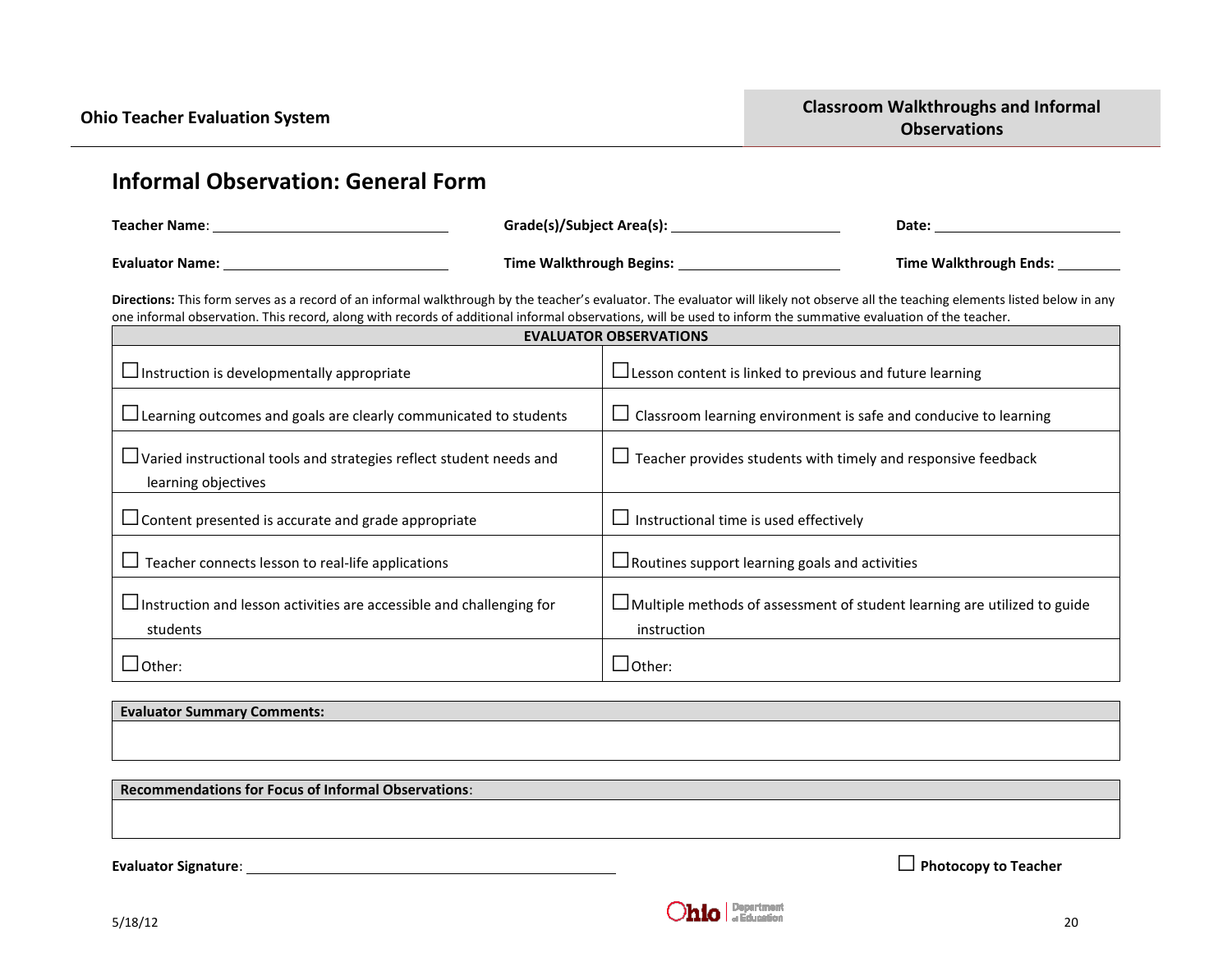## **Informal Observation: Open-Ended Form**

| Teacher Name:          |                                 | Date:                         |
|------------------------|---------------------------------|-------------------------------|
| <b>Evaluator Name:</b> | <b>Time Walkthrough Begins:</b> | <b>Time Walkthrough Ends:</b> |
|                        |                                 |                               |
| <b>TIMES</b>           | <b>OBSERVATIONS</b>             |                               |

| <b>Evaluator Summary Comments:</b> |  |  |
|------------------------------------|--|--|
|                                    |  |  |
|                                    |  |  |
|                                    |  |  |
|                                    |  |  |
|                                    |  |  |
|                                    |  |  |
|                                    |  |  |
|                                    |  |  |

**Evaluator Signature**: □**Photocopy to Teacher**

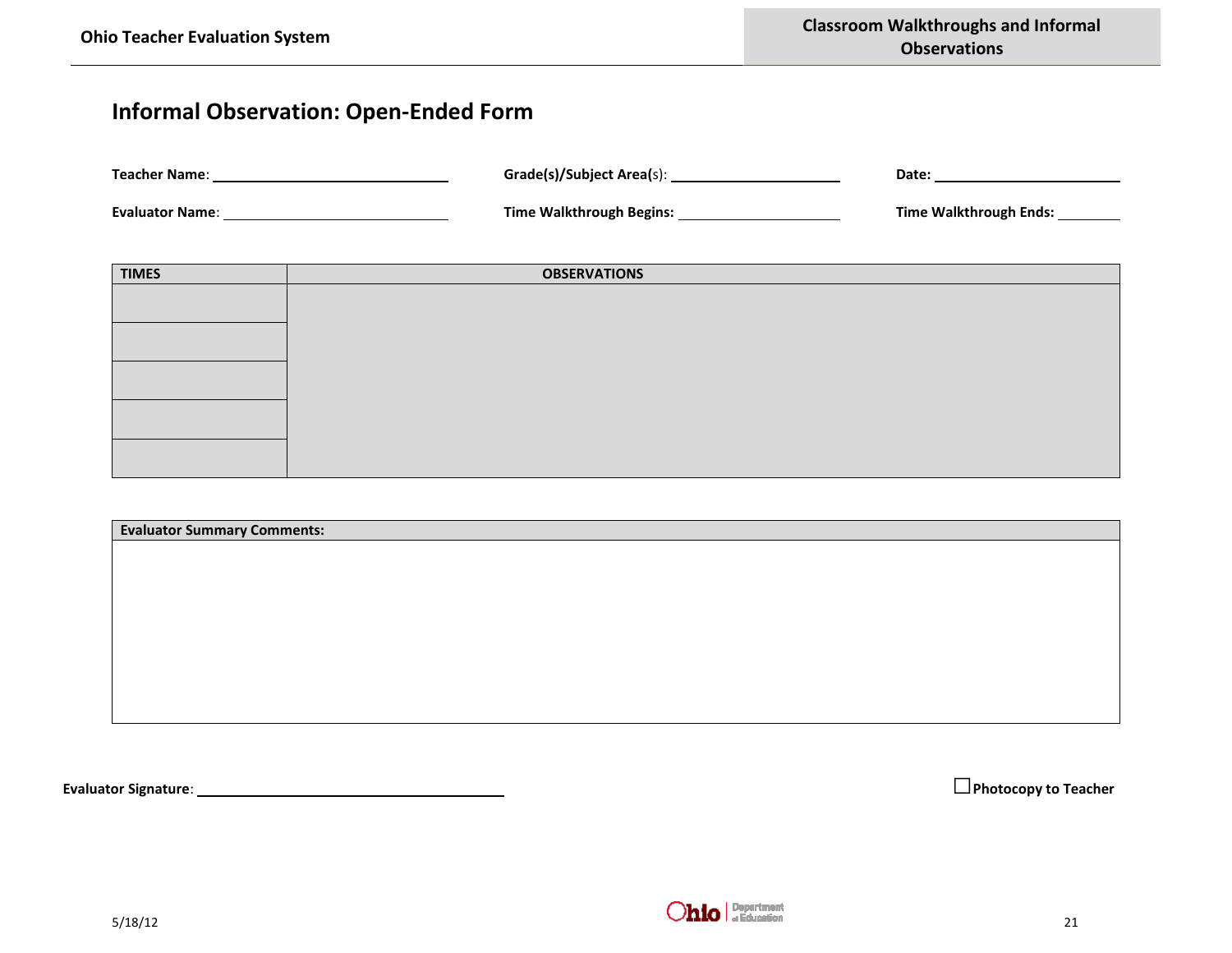## **Post Conference Planning**

- The goal for the conference leader is to cognitively coach the teacher through the use of reflective questions.
- Record 3 reflective questions you would ask the teacher aligned to the area of reinforcement.
	- 1.
	- 2.
	- 3.
- Record 3 reflective questions you would ask the teacher aligned to the area of refinement.
	- 1.
	-
	- 2.
	- 3.

## **Four Key Elements of the Instructional Post-Conference**

Conducting the Post-Conference: To be discussed at Day 3 Training prior to conducting the post-conference

- 1. Introduction/Greeting/Establish Length
	- Review Conference Process
	- General Impression Question

- "How do you think the lesson went?"

- 2. Reinforcing the Teacher
	- Identify an area of Reinforcement (ONLY one area)
	- Ask Self-Analysis Question
	- Provide evidence from notes
- 3. Refining the Teacher's Skill:
	- Identify an area of Refinement (ONLY one area)
	- Ask Self-Analysis Question
	- Provide evidence from notes
	- Give a recommendation for future practice
- 4. Present evidence and rating connected to the rubric